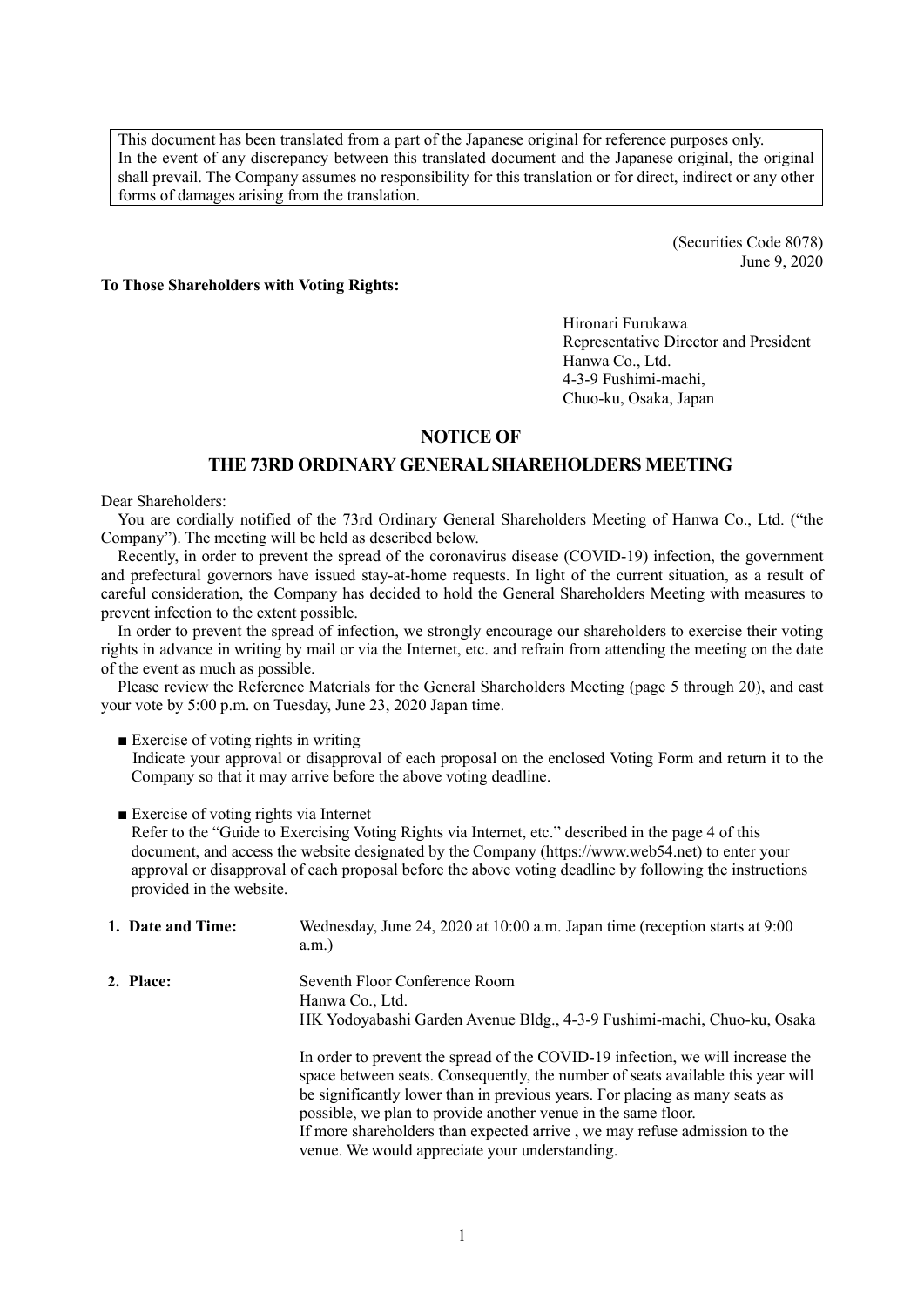## **3. Meeting Agenda:**

- **Matters to be reported:** 1. The Business Report, Consolidated Financial Statements for the Company's 73rd Fiscal Year (April 1, 2019 - March 31, 2020) and results of audits by the Accounting Auditor and the Board of Corporate Auditors of the Consolidated Financial Statements
	- 2. Non-Consolidated Financial Statements for the Company's 73rd Fiscal Year (April 1, 2019 - March 31, 2020)

## **Proposals to be resolved:**

**Proposal No. 1:** Appropriation of Surplus

**Proposal No. 2:** Election of Thirteen (13) Directors

**Proposal No. 3:** Election of Three (3) Corporate Auditors

< Request to shareholders >

- 1. The Company will provide alcohol hand sanitizer near the reception desk. We strongly encourage our shareholders to use it, as well as bring and wear a mask.
- 2. The Company will take a temperature near the entrance of the venue. For those who have a fever and those whose physical condition is considered to be unsatisfactory, we may refuse admission to the venue and ask to leave. Additionally, for those who have returned from abroad within the last 14 days, please inform us at the reception desk, and we may also refuse admission.
- 3. Administrative staff for the meeting are required to take their temperatures, check their physical condition, and wear masks while serving you.
- 4. In consideration of shortening this year's meeting to prevent the spread of the COVID-19 infection, the Company will omit the detailed explanation of the Matters to be reported (including the audit report) and the Proposals to be resolved at the venue. We encourage our shareholders to read through this notice in advance.
- 5. In order to reduce the risk of spreading the infection, only some of the Company's officers may attend the meeting at the venue or online, regardless of their physical condition on the event day.
- In accordance with laws and regulations as well as Article 18 of the Company's Articles of Incorporation, the following items are posted on the Company's website (https://www.hanwa.co.jp/) and therefore not included in the attached documents to this Notice.

1) Notes to Consolidated Financial Statements 2) Notes to Non-Consolidated Financial Statements

The "Notes to Consolidated Financial Statements" and "Notes to Non-Consolidated Financial Statements" have been combined with the Consolidated Financial Statements and Non-Consolidated Financial Statements for the auditing process, in order for the preparation of the Audit Report and the Independent Auditor's Report by the Corporate Auditors and the Accounting Auditor.

• Revisions to the Reference Materials for the General Shareholders Meeting, the Business Report, Consolidated Financial Statements and Non-Consolidated Financial Statements, if any, will be posted on the Company's website (https://www.hanwa.co.jp/).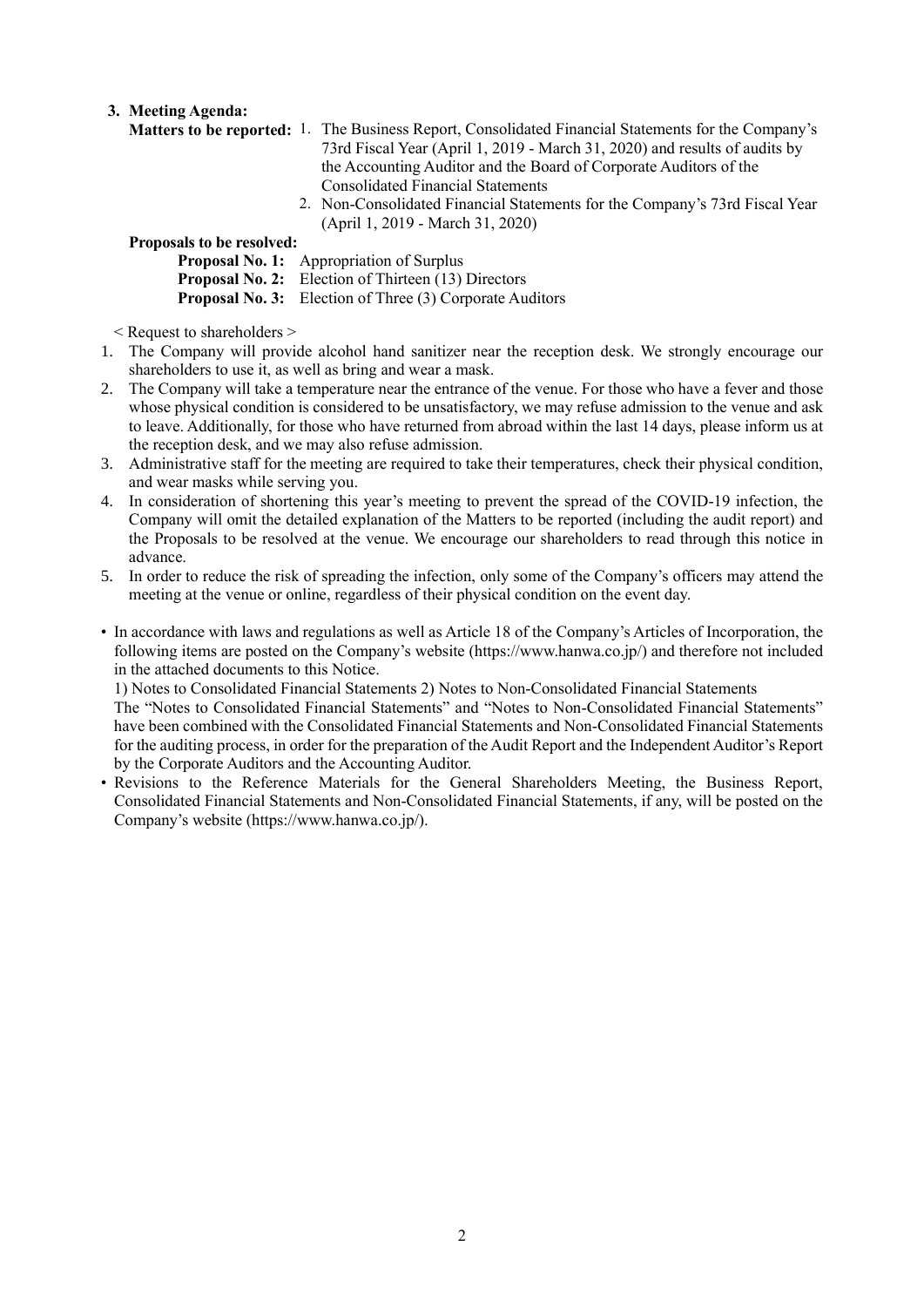# Guide to Exercising Voting Rights

| Voting by attending the General Shareholders Meeting in person                                            |  |  |  |  |
|-----------------------------------------------------------------------------------------------------------|--|--|--|--|
| If you plan to attend the Meeting, please present the   Date and time of the Meeting:                     |  |  |  |  |
| enclosed Voting Form to the receptionist when you   Wednesday, June 24, 2020 at 10:00 a.m. Japan time     |  |  |  |  |
| arrive at the venue.                                                                                      |  |  |  |  |
| • Please bring with you this Notice to the venue on the day of the Meeting.                               |  |  |  |  |
| . Ag the light elething (Cool Dig) dress ande will be followed at the Meeting we would envenish it if you |  |  |  |  |

As the light clothing (Cool Biz) dress code will be followed at the Meeting, we would appreciate it if you could come to the Meeting wearing casual attire.

|                                                                             | Voting in writing                                 |
|-----------------------------------------------------------------------------|---------------------------------------------------|
| Please indicate your approval or disapproval of each   Deadline for voting: |                                                   |
| proposal on the enclosed Voting Form and return it.                         | By 5:00 p.m. on Tuesday, June 23, 2020 Japan time |
|                                                                             | (Arrival of Voting Forms)                         |

| Voting via Internet                               |                                                   |  |  |  |
|---------------------------------------------------|---------------------------------------------------|--|--|--|
| Please enter your approval or disapproval of each | Deadline for voting:                              |  |  |  |
| proposal on the website designated by the Company | By 5:00 p.m. on Tuesday, June 23, 2020 Japan time |  |  |  |
| (htips://www.web54.net).                          | (Acceptance of entries)                           |  |  |  |

< Information concerning use of Electronic Voting Platform > (To institutional investors)

Institutional investors can also use the Electronic Voting Platform operated by ICJ, Inc. to submit votes electronically for the Ordinary General Shareholders Meeting.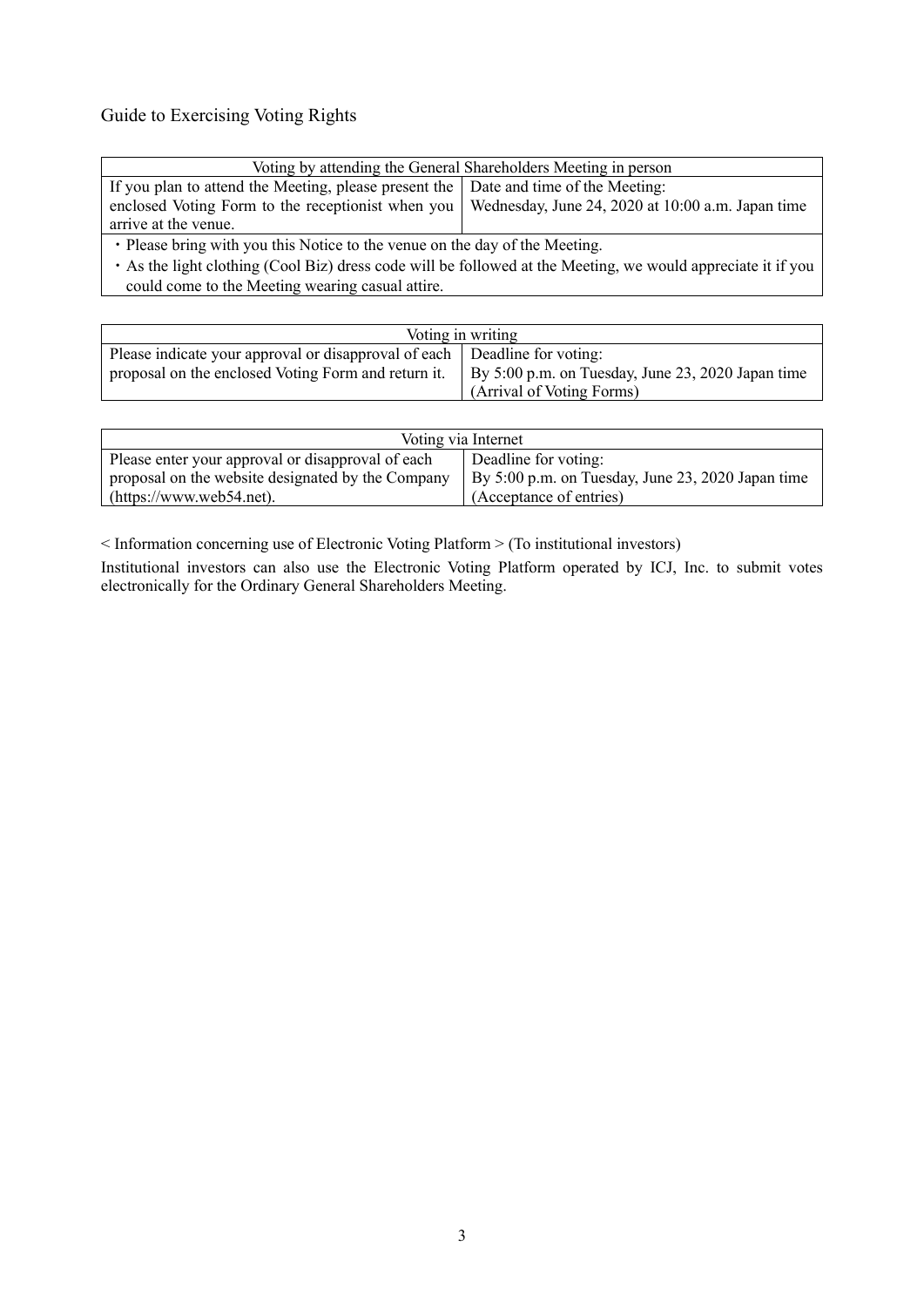# **Guide to Exercising Voting Rights via Internet, etc.**

If you plan to vote using Internet, etc., please read the following instructions and precautions in advance.

- 1. Website for exercising voting rights
	- Votes can be submitted via Internet only on the website designated by the Company for this purpose. URL for votes: https://www.web54.net
- 2. How to exercise your voting rights
	- (1) If you wish to exercise your voting rights using Internet, please use the voting rights code and password that are shown on the enclosed Voting Form and then enter your votes by following instructions provided by the website.
	- (2) Internet votes must be received no later than 5:00 p.m. on Tuesday, June 23, 2020 Japan time. Shareholders are asked to submit votes as soon as possible.
	- (3) If a shareholder submits two votes in writing and via Internet etc., the vote via Internet will be counted as effective ones. Additionally, if a shareholder submits votes using Internet more than once, or submits multiple votes using a personal computer and a cell phone, only the last votes received will be treated as valid.
	- (4) When voting via Internet, shareholders are responsible for Internet Service Provider connection fees and communication carrier fees (connection fees, etc.).
- 3. Handling of your voting rights code and password
	- (1) The password is important information to verify that the voter is a genuine shareholder. We ask that you handle this information with the same care and attention as you would to your personal seal or passcode.
	- (2) If you input a wrong password more than a certain number of times, your password will be locked. If you wish to have your password re-issued, please follow the instructions on the screen.
	- (3) The password written on the Voting Form is only valid for this General Shareholders Meeting.
- 4. Contact information for inquiries on how to use your personal computer for voting
	- (1) If you have any questions regarding how to use your personal computer in order to exercise your voting rights via Internet, please contact the following support desk:

Sumitomo Mitsui Trust Bank, Limited Stock Transfer Agency Web Support Dedicated Line: Toll-free: 0120-652-031 (9:00 a.m. to 9:00 p.m., Japan standard time)

- (2) For other inquiries, please contact the following center:
	- (a) Shareholders who have accounts at securities companies Please contact the securities companies where you have your accounts.
	- (b) Shareholders who do not have accounts at securities companies (Shareholders who have special accounts at securities companies)

Sumitomo Mitsui Trust Bank, Limited

Stock Transfer Agency Business Center

Toll-free: 0120-782-031 (9:00 a.m. to 5:00 p.m., Japan standard time, except for weekends and holidays)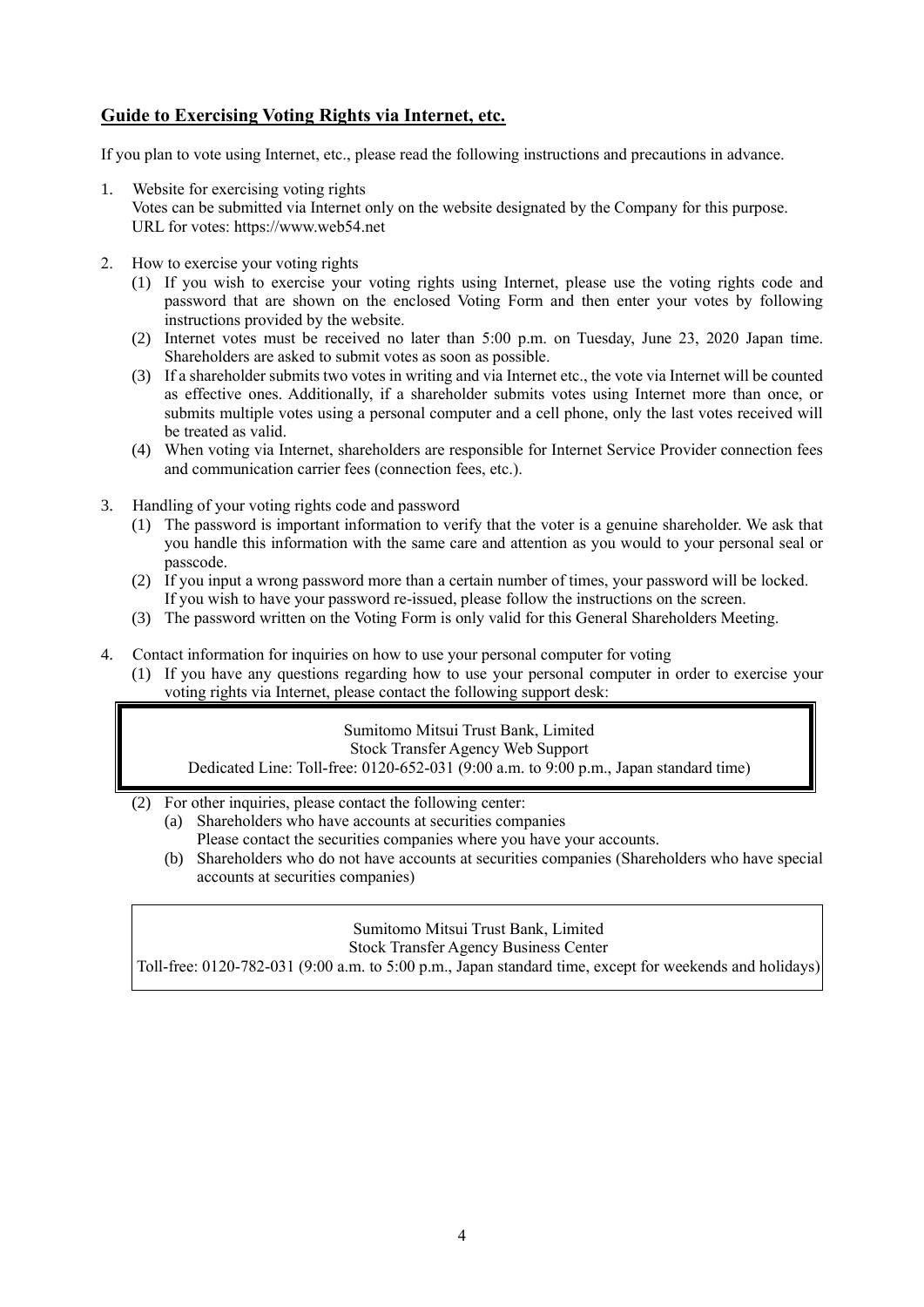#### **Proposals and References**

#### **Proposal No. 1: Appropriation of Surplus**

Proposal for the appropriation of surplus is as follows:

Matters concerning the year-end dividend for the 73rd fiscal year

The Company regards the sustainable return of earnings to shareholders as one of the most important management responsibilities. While giving its top priority to continuous payment of stable dividends to shareholders, the Company has been making constant efforts to improve profitability and pursue increases in the amount of dividend payments in accordance with the rise of the Company's basic revenue level and the collection status of profit generated through strategic investments.

While the existing business domains and group companies have shown a steady ability to produce earnings even under severe business environment, the Company recorded a net loss for the current period due to such factors as impairment losses recognized for strategic investments. Consequently, the Company proposes a year-end dividend of ¥25 per share (a decrease of ¥50 from the previous year).

|     | Type of dividend                                                                                           | Cash                                                                                                                                                                                                                             |
|-----|------------------------------------------------------------------------------------------------------------|----------------------------------------------------------------------------------------------------------------------------------------------------------------------------------------------------------------------------------|
| (2) | Matters concerning distribution of the dividend<br>to shareholders and the aggregate amount of<br>dividend | The Company proposes to pay a year-end dividend<br>of ¥25 per common share. The aggregate dividend<br>will be \\$1,015,946,300.<br>As the Company has already paid an interim<br>dividend of ¥75 per share in December 2019, the |
|     |                                                                                                            | annual dividend will be ¥100 per share for the current<br>fiscal year.                                                                                                                                                           |
|     |                                                                                                            |                                                                                                                                                                                                                                  |
|     | Effective date of dividend payment                                                                         | June 25, 2020                                                                                                                                                                                                                    |
|     |                                                                                                            |                                                                                                                                                                                                                                  |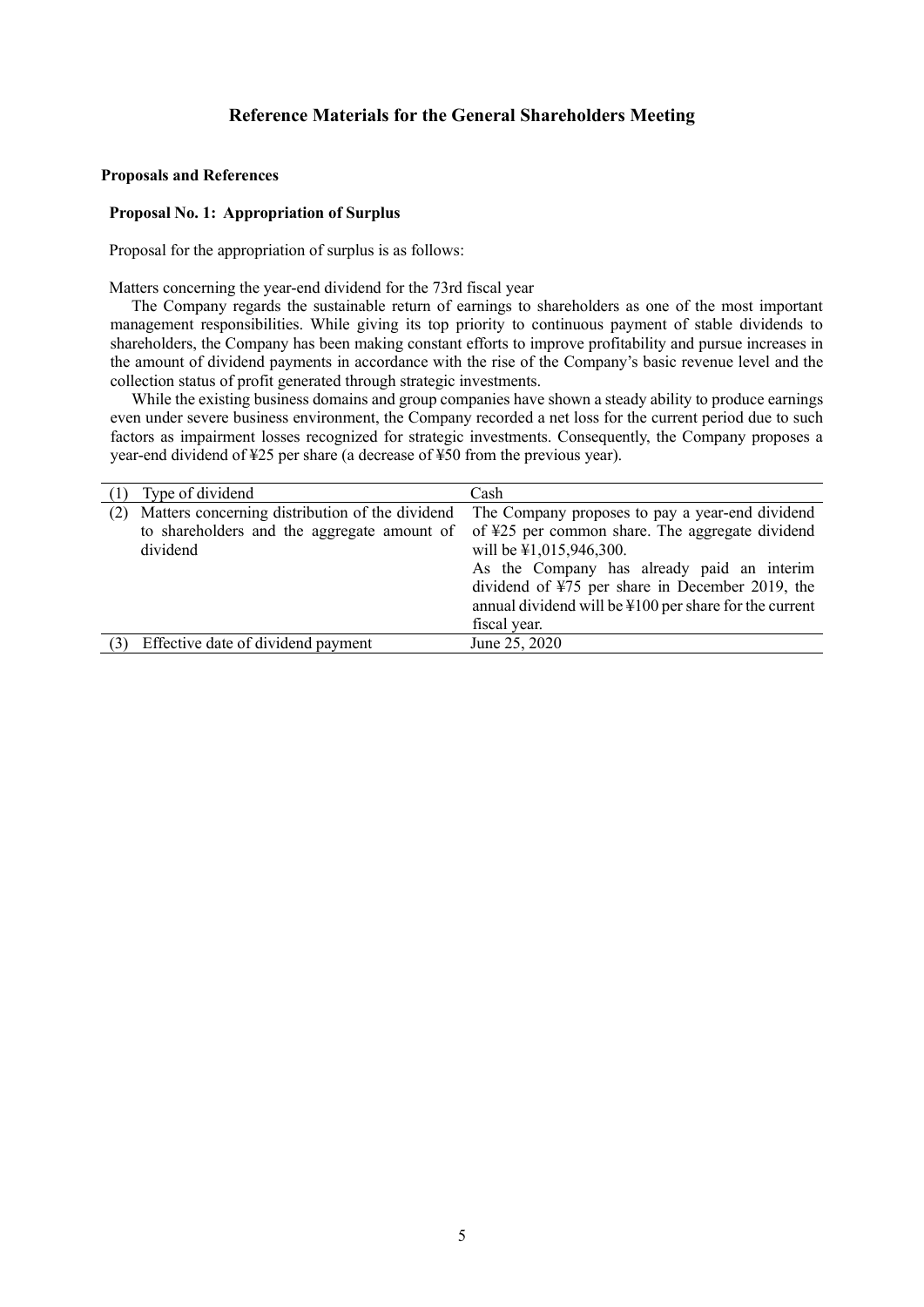## **Proposal No. 2: Election of Thirteen (13) Directors**

The terms of office of all twelve (12) Directors will expire at the conclusion of this General Shareholders Meeting. In order to ensure the transparency of its management and further strengthen its Corporate Governance, the Company proposes the election of thirteen (13) Directors, including the addition of one (1) Outside Director.

| No.            | Name                | Current positions at the Company               |                                                                 |
|----------------|---------------------|------------------------------------------------|-----------------------------------------------------------------|
| 1              | Hironari Furukawa   | Representative Director and President          | Reelection                                                      |
| $\overline{2}$ | Yasumichi Kato      | Director and Executive Vice President          | Reelection                                                      |
| 3              | Hidemi Nagashima    | Director and Senior Managing Executive Officer | Reelection                                                      |
| $\overline{4}$ | Yoichi Nakagawa     | Director and Senior Managing Executive Officer | Reelection                                                      |
| 5              | Yasuharu Kurata     | Director and Senior Managing Executive Officer | Reelection                                                      |
| 6              | Yasushi Hatanaka    | Director and Senior Managing Executive Officer | Reelection                                                      |
| 7              | Ryuji Hori          | Director                                       | Reelection<br>Outside Director<br>Independent Officer           |
| 8              | Tatsuya Tejima      | Director                                       | Reelection<br><b>Outside Director</b><br>Independent Officer    |
| 9              | Kamezo Nakai        | Director                                       | Reelection<br><b>Outside Director</b><br>Independent Officer    |
| 10             | Junko Sasaki        | $\blacksquare$                                 | New candidate<br><b>Outside Director</b><br>Independent Officer |
| 11             | Yoichi Sasayama     | Director and Managing Executive Officer        | Reelection                                                      |
| 12             | Takatoshi Kuchiishi | Director and Managing Executive Officer        | Reelection                                                      |
| 13             | Keiji Matsubara     | Managing Executive Officer                     | New candidate                                                   |

The candidates for Directors are as follows: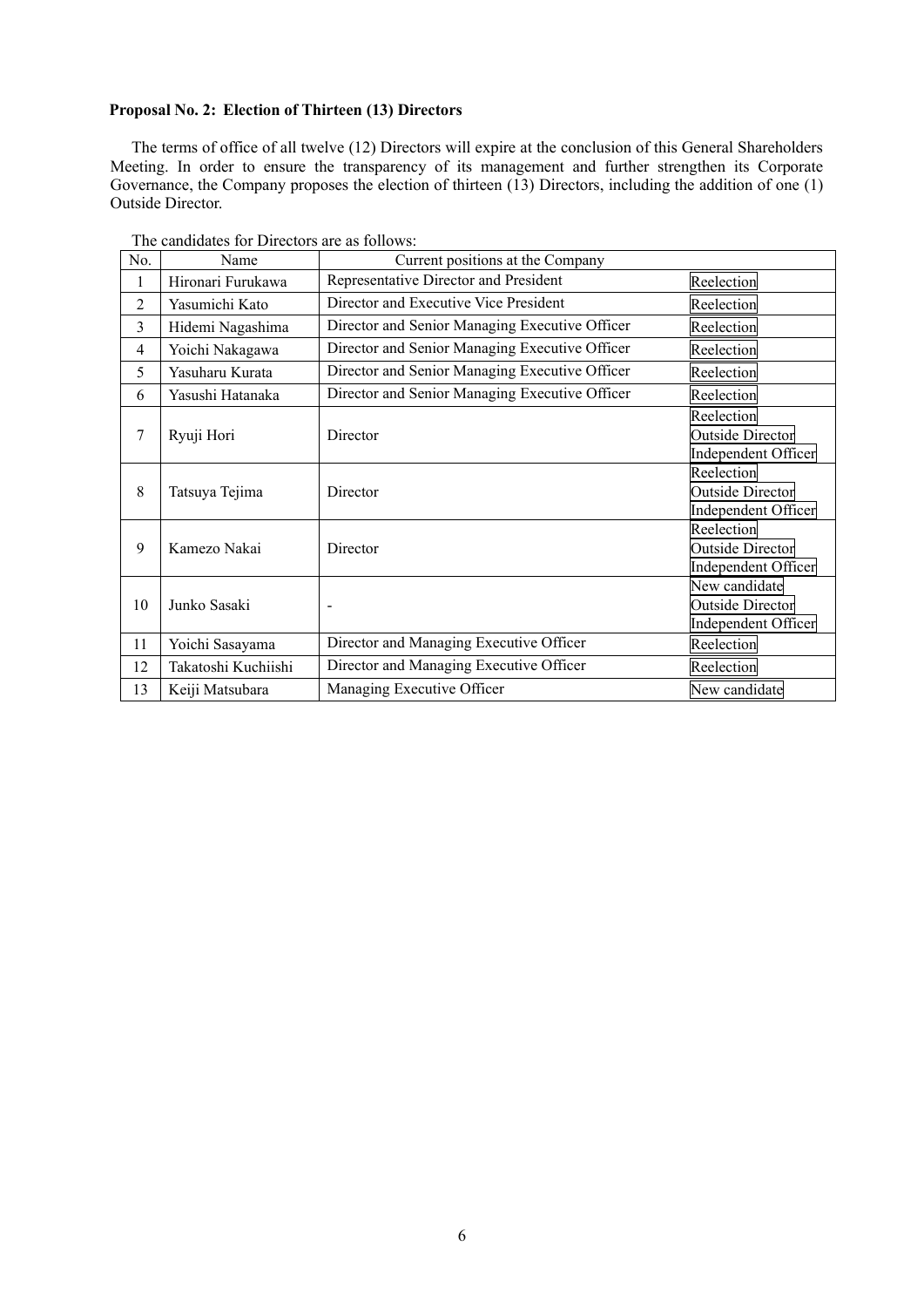| No.            | Name<br>(Date of birth)                                                                                                                                                                                                                                                                                                                                                                                                                                                                                                                                                                                                                                                                                            |                                                                                                | Brief career summary, positions and job<br>responsibilities at the Company<br>(Significant concurrent positions)                                                                                                                                                                                                                                                                                         |  |  |  |
|----------------|--------------------------------------------------------------------------------------------------------------------------------------------------------------------------------------------------------------------------------------------------------------------------------------------------------------------------------------------------------------------------------------------------------------------------------------------------------------------------------------------------------------------------------------------------------------------------------------------------------------------------------------------------------------------------------------------------------------------|------------------------------------------------------------------------------------------------|----------------------------------------------------------------------------------------------------------------------------------------------------------------------------------------------------------------------------------------------------------------------------------------------------------------------------------------------------------------------------------------------------------|--|--|--|
| 1              | Reelection<br>Hironari Furukawa<br>(October 30, 1946)<br>Number of shares of<br>the Company held<br>30,725 shares<br>Attended 16 out of<br>16 meetings of Board<br>of Directors (100%)                                                                                                                                                                                                                                                                                                                                                                                                                                                                                                                             | March 1969<br>April 1996<br>June 1997<br>April 2003<br>April 2005<br>April 2009<br>April 2011  | Joined the Company<br>Executive Vice President of Hanwa Co., (Hong Kong) Ltd. and<br>Vice General Manager of Asian Region (China & Hong Kong)<br><b>Appointed Director</b><br><b>Appointed Managing Director</b><br><b>Appointed Senior Managing Director</b><br>Appointed Representative Director and Executive Vice President<br>Appointed Representative Director and President (current<br>position) |  |  |  |
|                | [Reason for the election of a candidate for the position of Director]<br>Since joining the Company, Mr. Hironari Furukawa has been mainly involved in the steel business, both<br>domestically and abroad, and has served as Representative Director and President since 2011. He has been<br>nominated for the position of Director because the Company believes that through his strong leadership, he<br>can contribute to expanding the Company's business and strengthen its management foundation by<br>utilizing his extensive experience in the steel, metals and alloys, non-ferrous metals businesses etc., along<br>with his global expertise cultivated during his eight-year assignment in Hong Kong. |                                                                                                |                                                                                                                                                                                                                                                                                                                                                                                                          |  |  |  |
|                |                                                                                                                                                                                                                                                                                                                                                                                                                                                                                                                                                                                                                                                                                                                    | April 1978                                                                                     | Joined the Company                                                                                                                                                                                                                                                                                                                                                                                       |  |  |  |
|                | Reelection                                                                                                                                                                                                                                                                                                                                                                                                                                                                                                                                                                                                                                                                                                         | April 2009                                                                                     | <b>Appointed Corporate Officer</b><br>In charge of Osaka HQ Steel Plates, Structural Steel Sheets and                                                                                                                                                                                                                                                                                                    |  |  |  |
|                | Yasumichi Kato<br>(April 26, 1955)                                                                                                                                                                                                                                                                                                                                                                                                                                                                                                                                                                                                                                                                                 | June 2010                                                                                      | <b>Steel Sheets Sales</b><br><b>Appointed Director</b>                                                                                                                                                                                                                                                                                                                                                   |  |  |  |
|                |                                                                                                                                                                                                                                                                                                                                                                                                                                                                                                                                                                                                                                                                                                                    | April 2012                                                                                     | Appointed Director and Managing Executive Officer                                                                                                                                                                                                                                                                                                                                                        |  |  |  |
|                | Number of shares of                                                                                                                                                                                                                                                                                                                                                                                                                                                                                                                                                                                                                                                                                                | April 2016                                                                                     | Appointed Director and Senior Managing Executive Officer                                                                                                                                                                                                                                                                                                                                                 |  |  |  |
|                | the Company held<br>25,883 shares                                                                                                                                                                                                                                                                                                                                                                                                                                                                                                                                                                                                                                                                                  | April 2019                                                                                     | Appointed Director and Executive Vice President (current<br>position)                                                                                                                                                                                                                                                                                                                                    |  |  |  |
| $\overline{2}$ | Attended 16 out of                                                                                                                                                                                                                                                                                                                                                                                                                                                                                                                                                                                                                                                                                                 | [Current responsibilities]                                                                     |                                                                                                                                                                                                                                                                                                                                                                                                          |  |  |  |
|                | 16 meetings of Board<br>of Directors (100%)                                                                                                                                                                                                                                                                                                                                                                                                                                                                                                                                                                                                                                                                        |                                                                                                | In charge of overall Steel Division and Lumber & Plywood Division                                                                                                                                                                                                                                                                                                                                        |  |  |  |
|                |                                                                                                                                                                                                                                                                                                                                                                                                                                                                                                                                                                                                                                                                                                                    |                                                                                                | Reason for the election of a candidate for the position of Director]                                                                                                                                                                                                                                                                                                                                     |  |  |  |
|                | Since joining the Company, Mr. Yasumichi Kato has been mainly involved in the steel sheets business<br>under Steel Division. From 2016, he was responsible for Overseas Steel and Lumber & Plywood Division                                                                                                                                                                                                                                                                                                                                                                                                                                                                                                        |                                                                                                |                                                                                                                                                                                                                                                                                                                                                                                                          |  |  |  |
|                | as Director and Senior Managing Executive Officer, and since 2019, he has been overseeing the Company's                                                                                                                                                                                                                                                                                                                                                                                                                                                                                                                                                                                                            |                                                                                                |                                                                                                                                                                                                                                                                                                                                                                                                          |  |  |  |
|                |                                                                                                                                                                                                                                                                                                                                                                                                                                                                                                                                                                                                                                                                                                                    | entire steel business and supervising Lumber & Plywood Division as Director and Executive Vice |                                                                                                                                                                                                                                                                                                                                                                                                          |  |  |  |
|                |                                                                                                                                                                                                                                                                                                                                                                                                                                                                                                                                                                                                                                                                                                                    |                                                                                                | President. He has been nominated for the position of Director because the Company believes that he can<br>utilize his high level of expertise and extensive business experience, and contribute to further improvement                                                                                                                                                                                   |  |  |  |
|                | in business performance.                                                                                                                                                                                                                                                                                                                                                                                                                                                                                                                                                                                                                                                                                           |                                                                                                |                                                                                                                                                                                                                                                                                                                                                                                                          |  |  |  |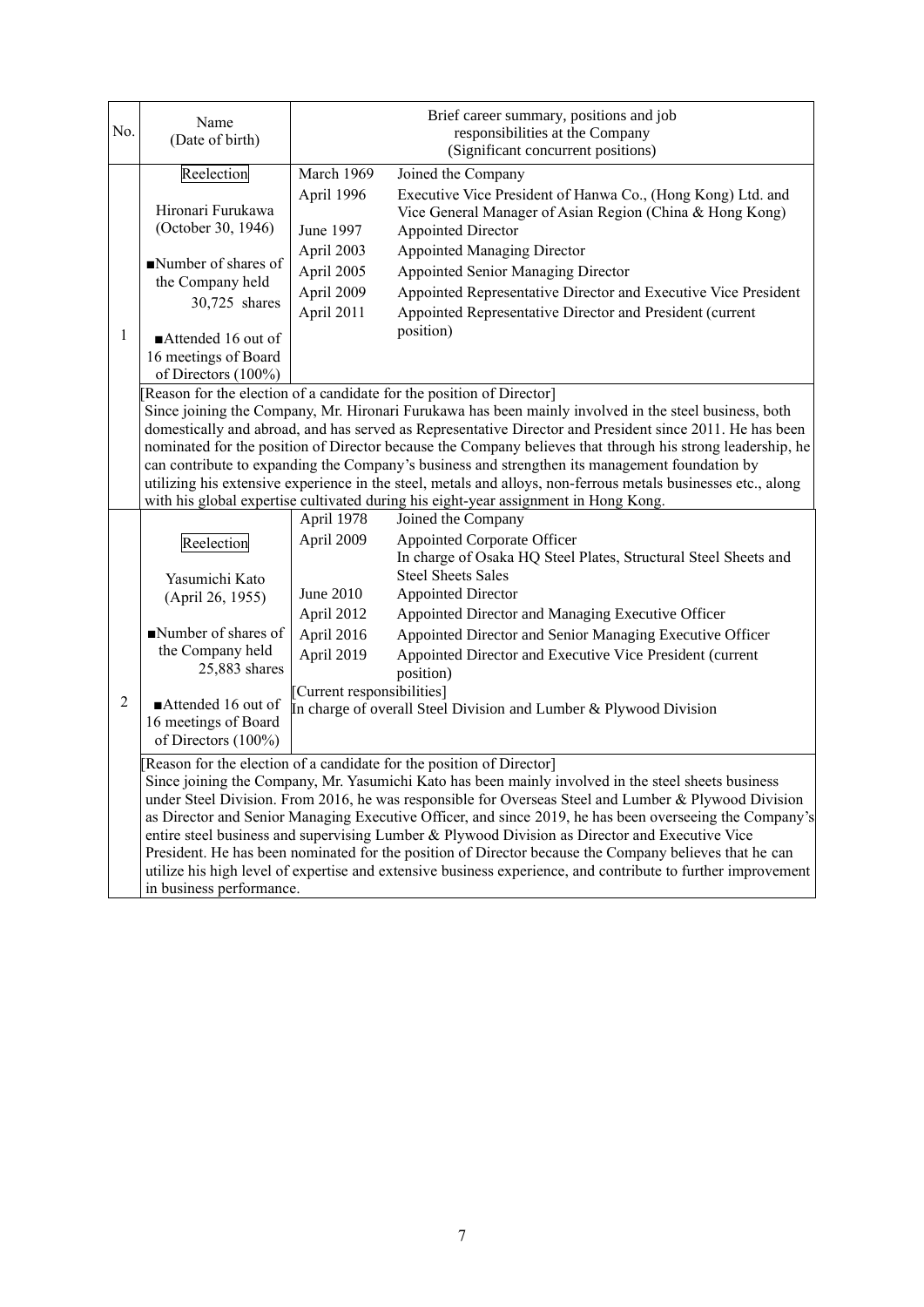| No.            | Name                                                                                                                                                                                                                                                                                                                                                                                                                                                                                                                                                                                                                                                                                                  |                                                                                                                                                                                                              | Brief career summary, positions and job<br>responsibilities at the Company                                                                                                                                                                                                                                 |  |  |  |
|----------------|-------------------------------------------------------------------------------------------------------------------------------------------------------------------------------------------------------------------------------------------------------------------------------------------------------------------------------------------------------------------------------------------------------------------------------------------------------------------------------------------------------------------------------------------------------------------------------------------------------------------------------------------------------------------------------------------------------|--------------------------------------------------------------------------------------------------------------------------------------------------------------------------------------------------------------|------------------------------------------------------------------------------------------------------------------------------------------------------------------------------------------------------------------------------------------------------------------------------------------------------------|--|--|--|
|                | (Date of birth)                                                                                                                                                                                                                                                                                                                                                                                                                                                                                                                                                                                                                                                                                       |                                                                                                                                                                                                              | (Significant concurrent positions)                                                                                                                                                                                                                                                                         |  |  |  |
|                | Reelection                                                                                                                                                                                                                                                                                                                                                                                                                                                                                                                                                                                                                                                                                            | April 1983                                                                                                                                                                                                   | Joined the Company                                                                                                                                                                                                                                                                                         |  |  |  |
|                | Hidemi Nagashima<br>(February 15, 1960)                                                                                                                                                                                                                                                                                                                                                                                                                                                                                                                                                                                                                                                               | April 2011                                                                                                                                                                                                   | <b>Appointed Corporate Officer</b><br>In charge of Tokyo HQ Steel Plates, Steel Sheets Sales, Structural<br>Steel Sheets Dept. 1, Structural Steel Sheets Dept. 2, and<br>Hokkaido Branch Office                                                                                                           |  |  |  |
|                | Number of shares of                                                                                                                                                                                                                                                                                                                                                                                                                                                                                                                                                                                                                                                                                   | April 2012                                                                                                                                                                                                   | Appointed Executive Officer                                                                                                                                                                                                                                                                                |  |  |  |
|                | the Company held                                                                                                                                                                                                                                                                                                                                                                                                                                                                                                                                                                                                                                                                                      | June 2015                                                                                                                                                                                                    | Appointed Director and Executive Officer                                                                                                                                                                                                                                                                   |  |  |  |
|                | 11,757 shares                                                                                                                                                                                                                                                                                                                                                                                                                                                                                                                                                                                                                                                                                         | April 2016                                                                                                                                                                                                   | Appointed Director and Managing Executive Officer                                                                                                                                                                                                                                                          |  |  |  |
| $\overline{3}$ | Attended 16 out of                                                                                                                                                                                                                                                                                                                                                                                                                                                                                                                                                                                                                                                                                    | April 2017                                                                                                                                                                                                   | Appointed Director and Senior Managing Executive Officer<br>(current position)                                                                                                                                                                                                                             |  |  |  |
|                | 16 meetings of Board<br>of Directors (100%)                                                                                                                                                                                                                                                                                                                                                                                                                                                                                                                                                                                                                                                           | [Current responsibility]                                                                                                                                                                                     |                                                                                                                                                                                                                                                                                                            |  |  |  |
|                |                                                                                                                                                                                                                                                                                                                                                                                                                                                                                                                                                                                                                                                                                                       |                                                                                                                                                                                                              | General Manager of Nagoya Branch Office                                                                                                                                                                                                                                                                    |  |  |  |
|                | Reason for the election of a candidate for the position of Director]<br>Since joining the Company, Mr. Hidemi Nagashima has been mainly involved in the steel sheets business<br>under Steel Division. He has served as Director and Executive Officer from 2015, responsible for Tokyo<br>HQ Steel Plates & Sheets Division and has been serving as Director and Senior Managing Executive<br>Officer since 2017. He has been nominated for the position of Director because the Company believes that<br>he can utilize his high level of expertise and extensive business experience, and contribute to further<br>improvement in business performance as General Manager of Nagoya Branch Office. |                                                                                                                                                                                                              |                                                                                                                                                                                                                                                                                                            |  |  |  |
|                |                                                                                                                                                                                                                                                                                                                                                                                                                                                                                                                                                                                                                                                                                                       | April 1986                                                                                                                                                                                                   | Joined the Company                                                                                                                                                                                                                                                                                         |  |  |  |
|                | Reelection<br>Yoichi Nakagawa<br>(August 14, 1961)                                                                                                                                                                                                                                                                                                                                                                                                                                                                                                                                                                                                                                                    | April 2013<br>April 2014                                                                                                                                                                                     | Appointed Corporate Officer<br>In charge of Accounting and Affiliated Enterprises, and General<br>Manager of Accounting Dept. and Affiliated Enterprises Dept.<br>Appointed Executive Officer                                                                                                              |  |  |  |
|                |                                                                                                                                                                                                                                                                                                                                                                                                                                                                                                                                                                                                                                                                                                       | June 2015                                                                                                                                                                                                    | Appointed Director and Executive Officer                                                                                                                                                                                                                                                                   |  |  |  |
|                | Number of shares of                                                                                                                                                                                                                                                                                                                                                                                                                                                                                                                                                                                                                                                                                   | April 2016                                                                                                                                                                                                   | Appointed Director and Managing Executive Officer                                                                                                                                                                                                                                                          |  |  |  |
|                | the Company held<br>5,188 shares                                                                                                                                                                                                                                                                                                                                                                                                                                                                                                                                                                                                                                                                      | April 2017                                                                                                                                                                                                   | Appointed Director and Senior Managing Executive Officer                                                                                                                                                                                                                                                   |  |  |  |
|                |                                                                                                                                                                                                                                                                                                                                                                                                                                                                                                                                                                                                                                                                                                       |                                                                                                                                                                                                              | (current position)                                                                                                                                                                                                                                                                                         |  |  |  |
| $\overline{4}$ | Attended 16 out of<br>16 meetings of Board<br>of Directors (100%)                                                                                                                                                                                                                                                                                                                                                                                                                                                                                                                                                                                                                                     | [Current responsibilities]                                                                                                                                                                                   | In charge of Metal Recycling Division and Primary Metal Division and in charge of<br>overall administrations and Machinery Division                                                                                                                                                                        |  |  |  |
|                | Reason for the election of a candidate for the position of Director]                                                                                                                                                                                                                                                                                                                                                                                                                                                                                                                                                                                                                                  |                                                                                                                                                                                                              |                                                                                                                                                                                                                                                                                                            |  |  |  |
|                |                                                                                                                                                                                                                                                                                                                                                                                                                                                                                                                                                                                                                                                                                                       | Since joining the Company, Mr. Yoichi Nakagawa has been mainly involved in the accounting and finance<br>business. He has served as Director and Executive Officer from 2015, responsible for Accounting and |                                                                                                                                                                                                                                                                                                            |  |  |  |
|                |                                                                                                                                                                                                                                                                                                                                                                                                                                                                                                                                                                                                                                                                                                       |                                                                                                                                                                                                              | Finance, and has been serving as Director and Senior Managing Executive Officer in charge of overall                                                                                                                                                                                                       |  |  |  |
|                |                                                                                                                                                                                                                                                                                                                                                                                                                                                                                                                                                                                                                                                                                                       | administrations since 2017. From 2018, he has been overseeing Metal Recycling Division and Primary                                                                                                           |                                                                                                                                                                                                                                                                                                            |  |  |  |
|                |                                                                                                                                                                                                                                                                                                                                                                                                                                                                                                                                                                                                                                                                                                       |                                                                                                                                                                                                              | Metal Division, and concurrently supervising Machinery Division since 2019. He has been nominated for                                                                                                                                                                                                      |  |  |  |
|                |                                                                                                                                                                                                                                                                                                                                                                                                                                                                                                                                                                                                                                                                                                       |                                                                                                                                                                                                              | the position of Director because the Company believes he can contribute to further enhancement of<br>corporate value of the Company by utilizing his high level of knowledge, and his global expertise and<br>extensive business experience cultivated over the twelve years of his assignment in the U.S. |  |  |  |
|                |                                                                                                                                                                                                                                                                                                                                                                                                                                                                                                                                                                                                                                                                                                       |                                                                                                                                                                                                              |                                                                                                                                                                                                                                                                                                            |  |  |  |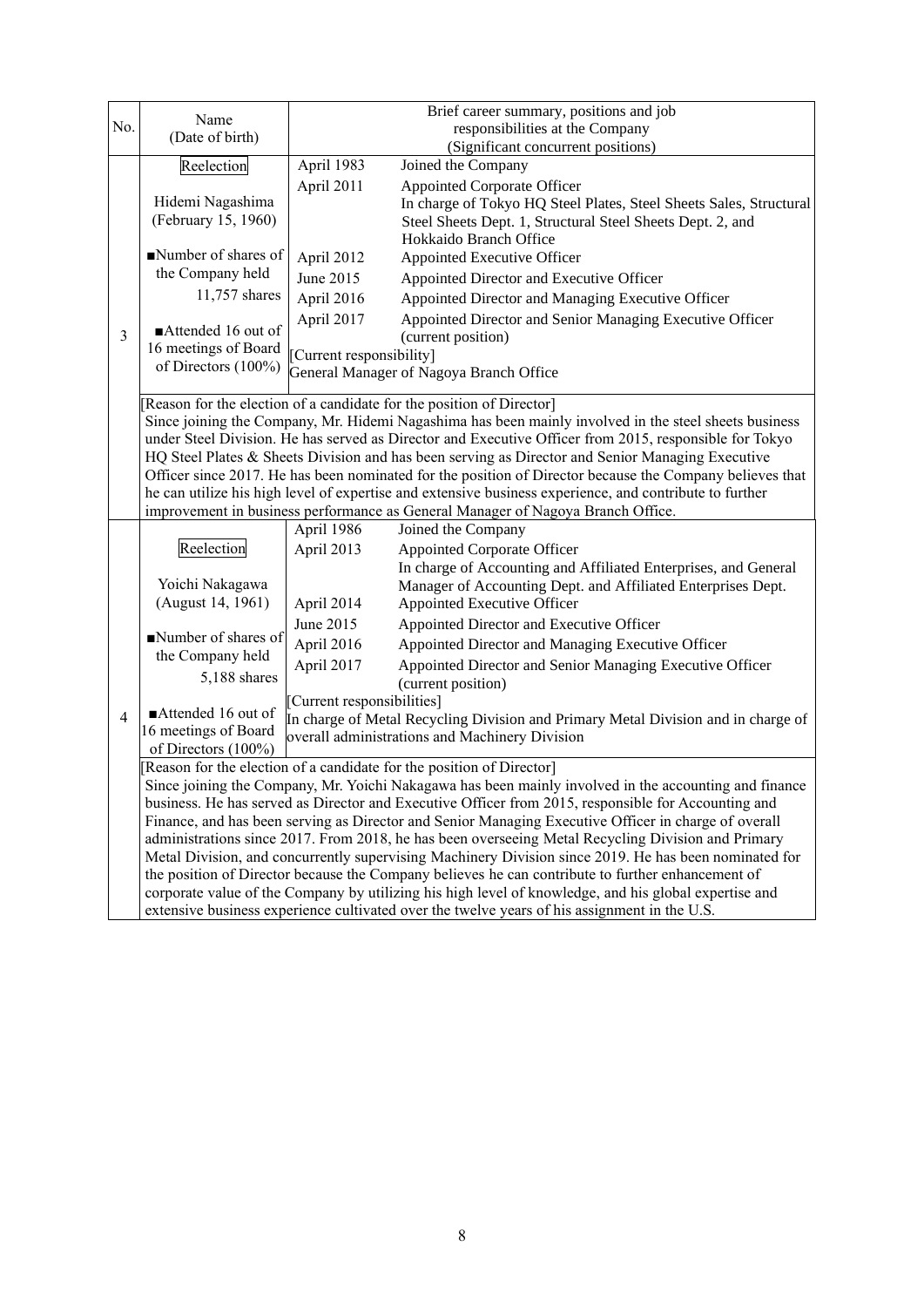|     |                                                            |                                                                                                        | Brief career summary, positions and job                                                                   |  |  |
|-----|------------------------------------------------------------|--------------------------------------------------------------------------------------------------------|-----------------------------------------------------------------------------------------------------------|--|--|
| No. | Name                                                       |                                                                                                        | responsibilities at the Company                                                                           |  |  |
|     | (Date of birth)                                            |                                                                                                        | (Significant concurrent positions)                                                                        |  |  |
|     |                                                            | April 1982                                                                                             | Joined the Company                                                                                        |  |  |
|     | Reelection                                                 | April 2011                                                                                             | <b>Appointed Corporate Officer</b>                                                                        |  |  |
|     |                                                            |                                                                                                        | General Manager of Asian Region (ASEAN, India, Middle East)                                               |  |  |
|     | Yasuharu Kurata                                            |                                                                                                        | In charge of Departments excluding Steel and Machinery and                                                |  |  |
|     | (September 12, 1959)                                       |                                                                                                        | Chairman of HANWA SINGAPORE (PRIVATE) LTD.                                                                |  |  |
|     |                                                            | April 2012                                                                                             | Appointed Executive Officer                                                                               |  |  |
|     | Number of shares of                                        | April 2016                                                                                             | Appointed Managing Executive Officer                                                                      |  |  |
|     | the Company held                                           | June 2016                                                                                              | Appointed Director and Managing Executive Officer                                                         |  |  |
|     | $1,600$ shares                                             | April 2017                                                                                             | Appointed Director and Senior Managing Executive Officer                                                  |  |  |
|     |                                                            |                                                                                                        | (current position)                                                                                        |  |  |
| 5   | Attended 16 out of                                         | [Current responsibilities]                                                                             |                                                                                                           |  |  |
|     | 16 meetings of Board                                       |                                                                                                        | In charge of Energy Division, Food Division and in charge of Hedging                                      |  |  |
|     | of Directors (100%)                                        | <b>Administration Office</b>                                                                           |                                                                                                           |  |  |
|     |                                                            |                                                                                                        | Reason for the election of a candidate for the position of Director]                                      |  |  |
|     |                                                            |                                                                                                        | Since joining the Company, Mr. Yasuharu Kurata has been mainly involved in the non-ferrous metals         |  |  |
|     |                                                            |                                                                                                        | business. From 2010, he was General Representative of Asian Region during his assignment in Singapore     |  |  |
|     |                                                            |                                                                                                        | of over five years. From 2016, he has served as Director and Managing Executive Officer in charge of the  |  |  |
|     |                                                            |                                                                                                        | petroleum and chemicals and food products business, and has been serving as Director and Senior           |  |  |
|     |                                                            |                                                                                                        | Managing Executive Officer since 2017. He has been nominated for the position of Director because the     |  |  |
|     |                                                            |                                                                                                        | Company believes that he can utilize his extensive business experience cultivated domestically and abroad |  |  |
|     |                                                            |                                                                                                        | and contribute to further improvement in business performance.                                            |  |  |
|     |                                                            | April 1983                                                                                             | Joined the Company                                                                                        |  |  |
|     |                                                            | August 2012                                                                                            | <b>Appointed Corporate Officer</b>                                                                        |  |  |
|     | Reelection                                                 |                                                                                                        | In charge of Osaka HQ Steel Sheets Dept. 1, Steel Sheets Dept. 2,                                         |  |  |
|     |                                                            |                                                                                                        | Steel Sheets Dept. 3 and Steel Processing Project Promote Team,                                           |  |  |
|     | Yasushi Hatanaka                                           |                                                                                                        | Assistant to Director in charge of Tokyo HQ Steel Sheet                                                   |  |  |
|     | (August 30, 1960)                                          |                                                                                                        | International and General Manager of Osaka HQ Steel Sheets                                                |  |  |
|     |                                                            |                                                                                                        | Dept. 3                                                                                                   |  |  |
|     | Number of shares of                                        | April 2013                                                                                             | Appointed Executive Officer                                                                               |  |  |
|     | the Company held                                           | June 2014                                                                                              | Appointed Director and Executive Officer                                                                  |  |  |
|     | 5,725 shares                                               | April 2016                                                                                             | Appointed Director and Managing Executive Officer                                                         |  |  |
|     |                                                            | April 2019                                                                                             | Appointed Director and Senior Managing Executive Officer                                                  |  |  |
|     | Attended 16 out of                                         | [Current responsibilities]                                                                             | (current position)                                                                                        |  |  |
| 6   | 16 meetings of Board                                       |                                                                                                        | Senior General Manager of Osaka Head Office                                                               |  |  |
|     |                                                            |                                                                                                        | of Directors (100%) In charge of Osaka HQ Steel Bars & Construction Materials Division, Osaka HQ          |  |  |
|     |                                                            |                                                                                                        | Steel Plates & Sheets Division, Steel Processing Project Promote, Kyushu Branch                           |  |  |
|     |                                                            |                                                                                                        | Office, Chugoku Branch Office, Hokuriku Branch Office                                                     |  |  |
|     |                                                            |                                                                                                        | Reason for the election of a candidate for the position of Director]                                      |  |  |
|     |                                                            |                                                                                                        | Since joining the Company, Mr. Yasushi Hatanaka has been mainly involved in the steel sheets business     |  |  |
|     |                                                            | under Steel Division. In 2002, he relocated to China for his assignment over five years. From 2014, he |                                                                                                           |  |  |
|     |                                                            |                                                                                                        | served as Director and Executive Officer in charge of Osaka HQ Steel Sheets Division and Steel            |  |  |
|     |                                                            |                                                                                                        | Processing Project, and since 2019, he has been serving as Senior General Manager of Osaka Head Office    |  |  |
|     |                                                            |                                                                                                        | and concurrently supervising the steel business and all branch offices in western Japan as Director and   |  |  |
|     |                                                            |                                                                                                        | Senior Managing Executive Officer. He has been nominated for the position of Director because the         |  |  |
|     |                                                            |                                                                                                        | Company believes that he can utilize his high level of expertise and extensive business experience, and   |  |  |
|     | contribute to further improvement in business performance. |                                                                                                        |                                                                                                           |  |  |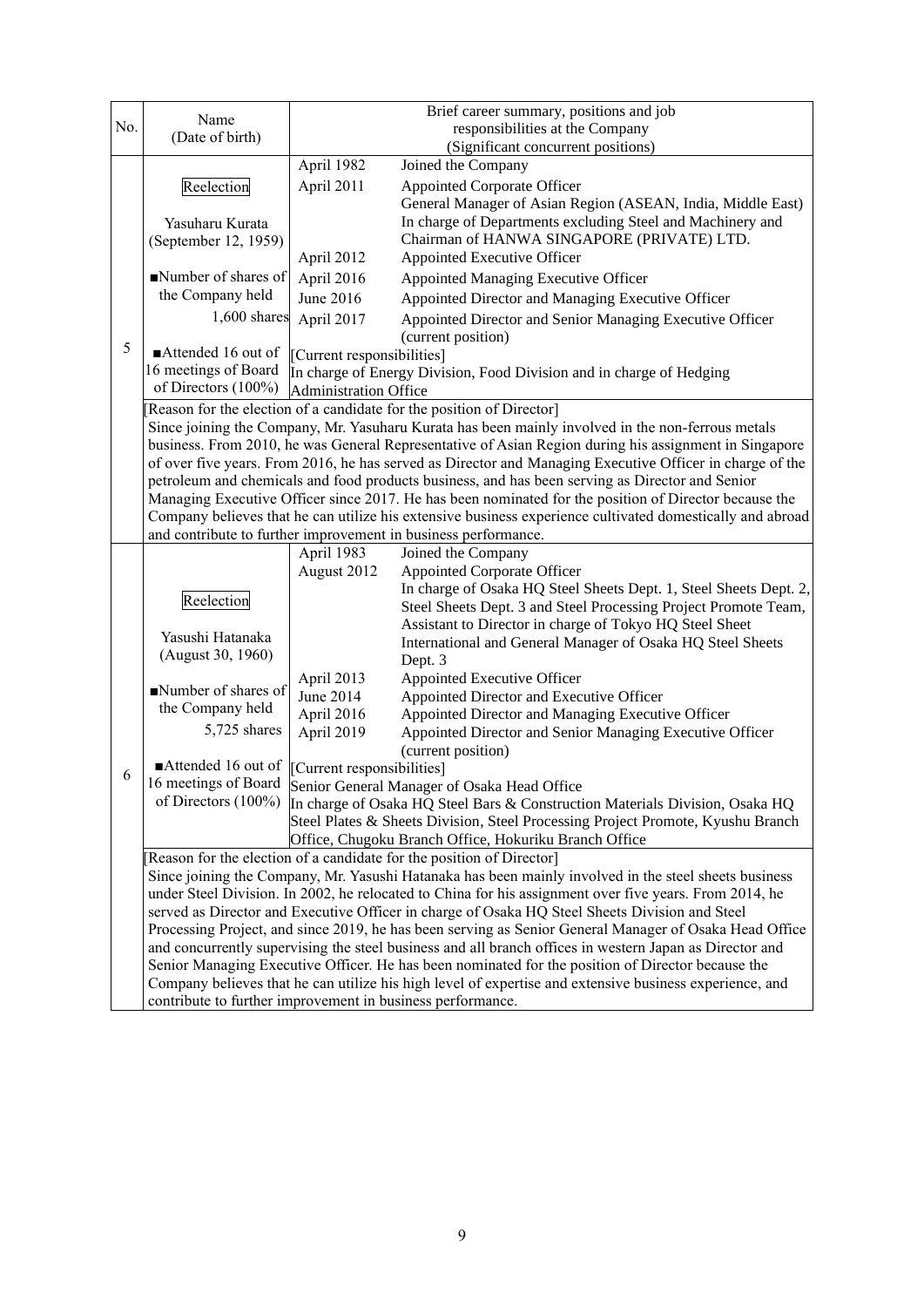|                  |                                                                                                                                                                    |            | Brief career summary, positions and job                                                                   |
|------------------|--------------------------------------------------------------------------------------------------------------------------------------------------------------------|------------|-----------------------------------------------------------------------------------------------------------|
| No.              | Name                                                                                                                                                               |            | responsibilities at the Company                                                                           |
|                  | (Date of birth)                                                                                                                                                    |            | (Significant concurrent positions)                                                                        |
|                  |                                                                                                                                                                    | April 1966 | Joined Iwai Sangyo Company Ltd. (currently Sojitz Corporation)                                            |
|                  |                                                                                                                                                                    | June 1996  | Appointed Director of Nissho Iwai Corporation (currently Sojitz                                           |
|                  |                                                                                                                                                                    |            | Corporation)                                                                                              |
|                  |                                                                                                                                                                    | June 2000  | Appointed Managing Director of Nissho Iwai Corporation                                                    |
|                  |                                                                                                                                                                    | June 2002  | Appointed Senior Managing Executive Officer of Nissho Iwai                                                |
|                  |                                                                                                                                                                    |            | Corporation (Retired from the position in March 2003)                                                     |
|                  |                                                                                                                                                                    | April 2003 | Professor, School of Law, Waseda University                                                               |
|                  | Reelection                                                                                                                                                         | April 2004 | Professor, Waseda Law School, Waseda University (Retired from                                             |
|                  |                                                                                                                                                                    |            | the position in March 2014)                                                                               |
|                  | <b>Outside Director</b>                                                                                                                                            | June 2005  | Appointed Audit & Supervisory Board Member (External                                                      |
|                  | <b>Independent Officer</b>                                                                                                                                         |            | Auditor) of Tokuyama Corporation (Retired from the position in                                            |
|                  |                                                                                                                                                                    |            | June 2017)                                                                                                |
|                  | Ryuji Hori                                                                                                                                                         | June 2011  | Appointed Outside Director of Riskmonster.com (current                                                    |
|                  | (September 3, 1943)                                                                                                                                                |            | position)                                                                                                 |
|                  |                                                                                                                                                                    | June 2012  | Appointed Outside Director of T&D Holdings, Inc. (Retired from                                            |
|                  | Number of shares of                                                                                                                                                |            | the position in June 2018)                                                                                |
|                  | the Company held                                                                                                                                                   | April 2013 | Managing Director and Principal of Waseda Osaka Gakuen                                                    |
|                  | 1,164 shares                                                                                                                                                       |            | (Retired from the position in December 2018)                                                              |
|                  |                                                                                                                                                                    | April 2014 | Advisor of TMI Associates (current position)                                                              |
|                  |                                                                                                                                                                    |            | Professor Emeritus, Waseda University (current position)                                                  |
| $\boldsymbol{7}$ | Attended 16 out of                                                                                                                                                 | June 2014  | Appointed Director of the Company (current position)                                                      |
|                  | 16 meetings of Board                                                                                                                                               | May 2016   | Appointed Outside Director of NISHIKI Co., LTD. (Retired from                                             |
|                  | of Directors (100%)                                                                                                                                                |            | the position in May 2020)                                                                                 |
|                  |                                                                                                                                                                    | June 2018  | Appointed Outside Corporate Auditor of Lotte Co., Ltd. (current                                           |
|                  |                                                                                                                                                                    |            | position)                                                                                                 |
|                  |                                                                                                                                                                    |            | December 2019 Appointed Representative Director and President of TMI                                      |
|                  |                                                                                                                                                                    |            | Ventures Co., Ltd. (current position)                                                                     |
|                  |                                                                                                                                                                    |            | (Significant concurrent positions)                                                                        |
|                  |                                                                                                                                                                    |            | Outside Director of Riskmonster.com                                                                       |
|                  |                                                                                                                                                                    |            | Outside Corporate Auditor of Lotte Co., Ltd.                                                              |
|                  |                                                                                                                                                                    |            | [Reason for the election of a candidate for the position of Outside Director]                             |
|                  |                                                                                                                                                                    |            | Mr. Ryuji Hori has expertise and extensive knowledge in legal affairs, cultivated through his many years  |
|                  |                                                                                                                                                                    |            | of experience mainly in risk management at a general trading company, along with his experience as a      |
|                  |                                                                                                                                                                    |            | university professor. The Company believes that he can provide supervision towards the Company's          |
|                  | management decisions and business execution from a general and multilateral perspective; therefore, he<br>has been nominated for the position of Outside Director. |            |                                                                                                           |
|                  |                                                                                                                                                                    |            |                                                                                                           |
|                  | Matters concerning Independence]                                                                                                                                   |            |                                                                                                           |
|                  |                                                                                                                                                                    |            | Mr. Ryuji Hori satisfies the "Independence Standards for Outside Officers" (stated on page 20) stipulated |
|                  |                                                                                                                                                                    |            | by the Company, and the Company has registered him as Independent Officer pursuant to the provisions      |
|                  | of the Tokyo Stock Exchange, Inc.                                                                                                                                  |            |                                                                                                           |
|                  |                                                                                                                                                                    |            | There are no special interests between Mr. Ryuji Hori and the Company and the Company judges that         |
|                  |                                                                                                                                                                    |            | there is no factor affecting his independence as Outside Director.                                        |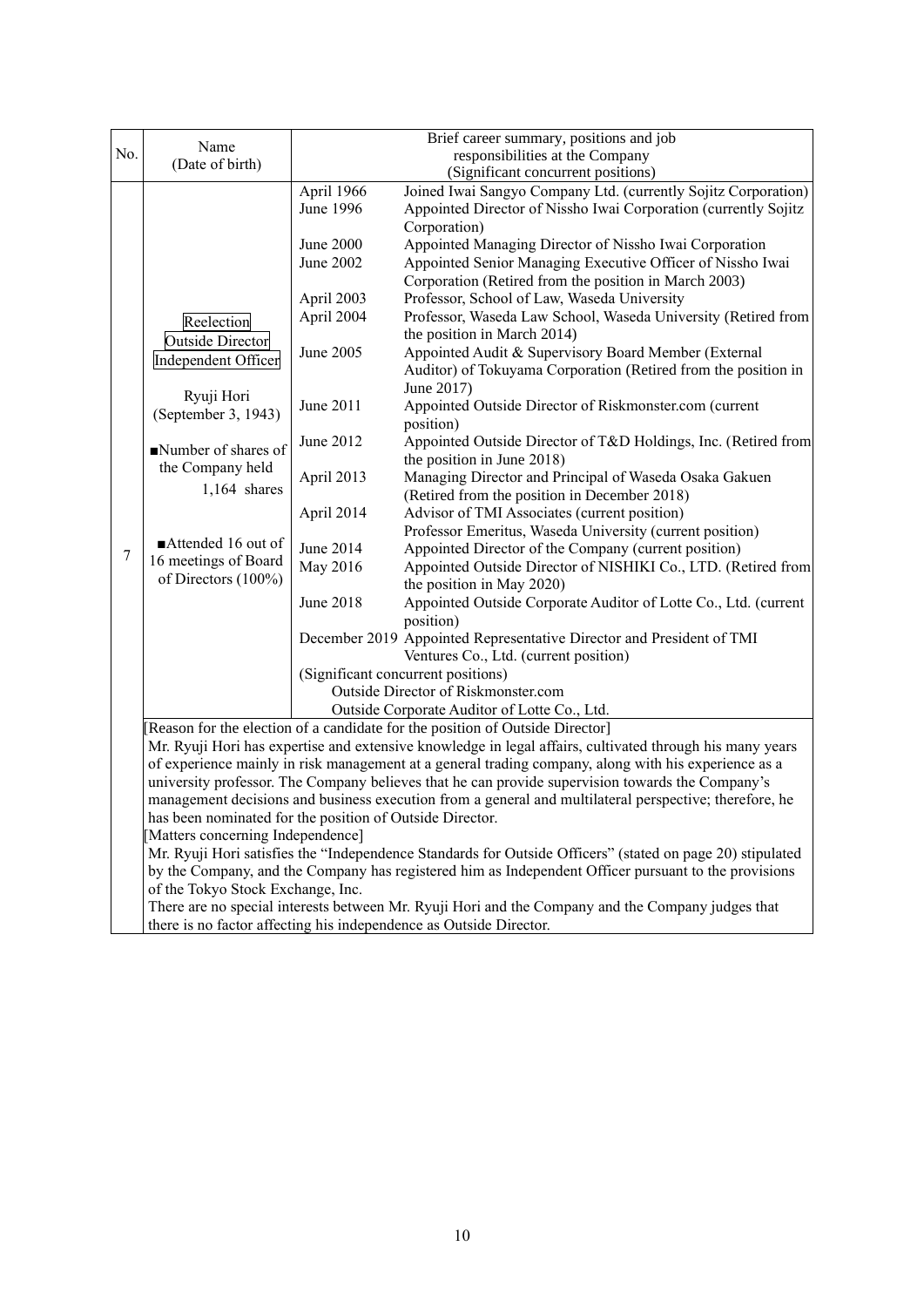|     |                                                                                                          |                  | Brief career summary, positions and job                                                                                                                                              |  |
|-----|----------------------------------------------------------------------------------------------------------|------------------|--------------------------------------------------------------------------------------------------------------------------------------------------------------------------------------|--|
| No. | Name                                                                                                     |                  | responsibilities at the Company                                                                                                                                                      |  |
|     | (Date of birth)                                                                                          |                  | (Significant concurrent positions)                                                                                                                                                   |  |
|     |                                                                                                          | April 1969       | Joined Toho Zinc Co., Ltd.                                                                                                                                                           |  |
|     |                                                                                                          | June 1999        | Appointed Director of Toho Zinc Co., Ltd.                                                                                                                                            |  |
|     |                                                                                                          | <b>June 2000</b> | Appointed Executive Officer of Toho Zinc Co., Ltd.                                                                                                                                   |  |
|     | Reelection                                                                                               | January 2002     | Appointed Managing Executive Officer of Toho Zinc Co., Ltd.                                                                                                                          |  |
|     | <b>Outside Director</b>                                                                                  | June 2002        | Appointed Managing Director and Managing Executive Officer                                                                                                                           |  |
|     | Independent Officer                                                                                      |                  | of Toho Zinc Co., Ltd.                                                                                                                                                               |  |
|     |                                                                                                          | June 2003        | Appointed Representative Director and Managing Director, and                                                                                                                         |  |
|     | Tatsuya Tejima                                                                                           |                  | Managing Executive Officer of Toho Zinc Co., Ltd.                                                                                                                                    |  |
|     | (July 12, 1946)                                                                                          | June 2005        | Appointed Representative Director and Senior Managing Director,                                                                                                                      |  |
|     |                                                                                                          |                  | and Senior Managing Executive Officer of Toho Zinc Co., Ltd.                                                                                                                         |  |
|     | Number of shares of                                                                                      | June 2006        | Appointed Representative Director and President, and COO of                                                                                                                          |  |
|     | the Company held                                                                                         |                  | Toho Zinc Co., Ltd.                                                                                                                                                                  |  |
|     | 1,225 shares                                                                                             | <b>June 2008</b> | Appointed Representative Director and President of Toho Zinc                                                                                                                         |  |
|     |                                                                                                          |                  | Co., Ltd. (Retired from the position in June 2017)                                                                                                                                   |  |
|     |                                                                                                          | June 2017        | Appointed Advisor of Toho Zinc Co., Ltd. (current position)                                                                                                                          |  |
|     | Attended 16 out of                                                                                       |                  | Appointed Outside Director of Furukawa Co., Ltd. (current                                                                                                                            |  |
|     | 16 meetings of Board                                                                                     |                  | position)                                                                                                                                                                            |  |
| 8   | of Directors (100%)                                                                                      | <b>June 2018</b> | Appointed Director of the Company (current position)                                                                                                                                 |  |
|     |                                                                                                          |                  | (Significant concurrent positions)                                                                                                                                                   |  |
|     |                                                                                                          |                  | Outside Director of Furukawa Co., Ltd.<br>Advisor of Toho Zinc Co., Ltd.                                                                                                             |  |
|     |                                                                                                          |                  |                                                                                                                                                                                      |  |
|     |                                                                                                          |                  | [Reason for the election of a candidate for the position of Outside Director]<br>Mr. Tatsuya Tejima has extensive knowledge and business experience cultivated through many years of |  |
|     |                                                                                                          |                  | his career as an executive of a non-ferrous metal smelting company. He has been nominated for the                                                                                    |  |
|     |                                                                                                          |                  | position of Outside Director because the Company believes that with his noble character and deep                                                                                     |  |
|     |                                                                                                          |                  | insight, he can provide supervision towards the Company's management decisions and business                                                                                          |  |
|     | execution from a practical and objective standpoint.                                                     |                  |                                                                                                                                                                                      |  |
|     | Matters concerning Independence]                                                                         |                  |                                                                                                                                                                                      |  |
|     |                                                                                                          |                  | Mr. Tatsuya Tejima satisfies the "Independence Standards for Outside Officers" (stated on page 20)                                                                                   |  |
|     |                                                                                                          |                  | stipulated by the Company, and the Company has registered him as Independent Officer pursuant to the                                                                                 |  |
|     | provisions of the Tokyo Stock Exchange, Inc.                                                             |                  |                                                                                                                                                                                      |  |
|     |                                                                                                          |                  | He had served as Representative Director and President of Toho Zinc Co., Ltd., who has a business                                                                                    |  |
|     |                                                                                                          |                  | relationship with the Company, until June 2017. However, transactions between the Company and Toho                                                                                   |  |
|     |                                                                                                          |                  | Zinc Co., Ltd. consist of less than 0.2% of the annual consolidated sales of the Company. Therefore, the                                                                             |  |
|     | Company judges that these transactions would not affect his independence as Outside Director in light of |                  |                                                                                                                                                                                      |  |
|     | their scale and nature.                                                                                  |                  |                                                                                                                                                                                      |  |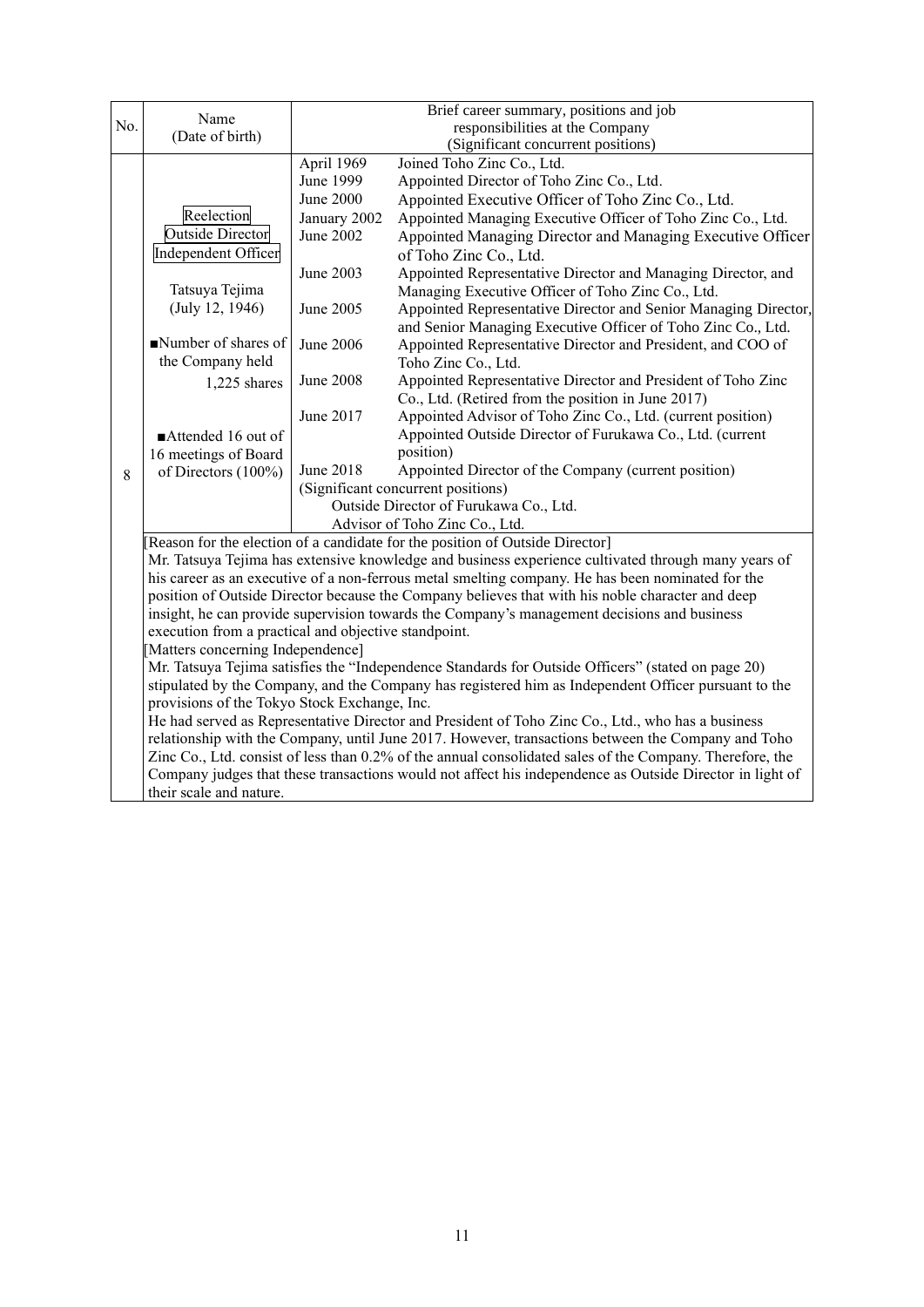|     |                                                                                                                                       |                                                                                                       | Brief career summary, positions and job                                                                                  |  |
|-----|---------------------------------------------------------------------------------------------------------------------------------------|-------------------------------------------------------------------------------------------------------|--------------------------------------------------------------------------------------------------------------------------|--|
| No. | Name                                                                                                                                  |                                                                                                       | responsibilities at the Company                                                                                          |  |
|     | (Date of birth)                                                                                                                       |                                                                                                       | (Significant concurrent positions)                                                                                       |  |
|     |                                                                                                                                       | April 1974                                                                                            | Joined Nomura Securities Co., Ltd. (currently Nomura Holdings,                                                           |  |
|     |                                                                                                                                       |                                                                                                       | Inc.)                                                                                                                    |  |
|     |                                                                                                                                       | June 1995                                                                                             | Appointed Director of Nomura Securities Co., Ltd.                                                                        |  |
|     |                                                                                                                                       | April 1999                                                                                            | Appointed Managing Director of Nomura Securities Co., Ltd.                                                               |  |
|     |                                                                                                                                       | April 2003                                                                                            | Appointed Director and Senior Managing Executive Officer of                                                              |  |
|     |                                                                                                                                       |                                                                                                       | Nomura Asset Management Co., Ltd.                                                                                        |  |
|     |                                                                                                                                       | June 2003                                                                                             | Appointed Senior Managing Executive Officer of Nomura Asset                                                              |  |
|     |                                                                                                                                       |                                                                                                       | Management Co., Ltd.                                                                                                     |  |
|     |                                                                                                                                       |                                                                                                       | Appointed Executive Managing Director of Nomura Holdings,                                                                |  |
|     |                                                                                                                                       |                                                                                                       | Inc. (Retired from the position in March 2006)                                                                           |  |
|     |                                                                                                                                       | April 2008                                                                                            | Appointed Advisor of Nomura Asset Management Co., Ltd.                                                                   |  |
|     | Reelection                                                                                                                            |                                                                                                       | (Retired from the position in March 2009)                                                                                |  |
|     | Outside Director                                                                                                                      | <b>June 2009</b>                                                                                      | Appointed Director and President (Representative Director) of                                                            |  |
|     | Independent Officer                                                                                                                   |                                                                                                       | Nomura Land and Building Co., Ltd. (Retired from the position in                                                         |  |
|     |                                                                                                                                       |                                                                                                       | <b>March 2012)</b>                                                                                                       |  |
|     | Kamezo Nakai                                                                                                                          | June 2011                                                                                             | Appointed Director and President (Representative Director) of                                                            |  |
|     | (July 30, 1950)                                                                                                                       | February 2012                                                                                         | Nomura Real Estate Holdings, Inc.                                                                                        |  |
|     |                                                                                                                                       |                                                                                                       | Appointed Director and Executive Officer of Nomura Real Estate<br>Development Co., Ltd.                                  |  |
|     | Number of shares of                                                                                                                   | April 2012                                                                                            | Appointed Director and President (Representative Director), Chief                                                        |  |
|     | the Company held                                                                                                                      |                                                                                                       | Executive Officer of Nomura Real Estate Development Co., Ltd.                                                            |  |
|     | 624 shares                                                                                                                            | May 2012                                                                                              | Appointed Director and President (Representative Director) and                                                           |  |
|     |                                                                                                                                       |                                                                                                       | Chief Executive Officer of Nomura Real Estate Holdings, Inc.                                                             |  |
|     |                                                                                                                                       | April 2015                                                                                            | Appointed Chairman of the Board of Directors (Representative                                                             |  |
|     | Attended 13 out of                                                                                                                    |                                                                                                       | Director) of Nomura Real Estate Development Co., Ltd.                                                                    |  |
|     | 13 meetings of Board                                                                                                                  | June 2015                                                                                             | Appointed Chairman of the Board of Directors (Representative                                                             |  |
| 9   | of Directors (100%)                                                                                                                   |                                                                                                       | Director) of Nomura Real Estate Holdings, Inc. (Retired from the                                                         |  |
|     |                                                                                                                                       |                                                                                                       | position in June 2017)                                                                                                   |  |
|     |                                                                                                                                       | April 2017                                                                                            | Appointed Director of Nomura Real Estate Development Co., Ltd.                                                           |  |
|     |                                                                                                                                       |                                                                                                       | (Retired from the position in June 2017)                                                                                 |  |
|     |                                                                                                                                       | June 2017                                                                                             | Appointed Senior Advisor of Nomura Real Estate Development                                                               |  |
|     |                                                                                                                                       |                                                                                                       | Co., Ltd. (current position)                                                                                             |  |
|     |                                                                                                                                       | November                                                                                              | Appointed Outside Director of DSB Co., Ltd. (current position)<br>Appointed Outside Director of BIC CAMERA INC. (current |  |
|     |                                                                                                                                       | 2018                                                                                                  | position)                                                                                                                |  |
|     |                                                                                                                                       | June 2019                                                                                             | Appointed Director of the Company (current position)                                                                     |  |
|     |                                                                                                                                       |                                                                                                       | (Significant concurrent positions)                                                                                       |  |
|     |                                                                                                                                       |                                                                                                       | Outside Director of DSB Co., Ltd.                                                                                        |  |
|     |                                                                                                                                       |                                                                                                       | Outside Director of BIC CAMERA INC.                                                                                      |  |
|     |                                                                                                                                       | Reason for the election of a candidate for the position of Outside Director]                          |                                                                                                                          |  |
|     |                                                                                                                                       |                                                                                                       | Mr. Kamezo Nakai has extensive knowledge and abundant experience cultivated through his many years                       |  |
|     |                                                                                                                                       |                                                                                                       | of corporate management in the securities industry and real estate industry. He has been nominated for                   |  |
|     |                                                                                                                                       | the position of Outside Director because the Company believes that he can provide supervision towards |                                                                                                                          |  |
|     |                                                                                                                                       | the Company's management decisions and business execution from a practical and multilateral           |                                                                                                                          |  |
|     | perspective especially in finance and investment.                                                                                     |                                                                                                       |                                                                                                                          |  |
|     | [Matters concerning Independence]<br>Mr. Kamezo Nakai satisfies the "Independence Standards for Outside Officers" (stated on page 20) |                                                                                                       |                                                                                                                          |  |
|     |                                                                                                                                       |                                                                                                       | stipulated by the Company, and the Company has registered him as Independent Officer pursuant to the                     |  |
|     |                                                                                                                                       |                                                                                                       | provisions of the Tokyo Stock Exchange, Inc. Mr. Nakai had served as an executing person of Nomura                       |  |
|     |                                                                                                                                       |                                                                                                       | Real Estate Development Co., Ltd., who has a business relationship with the Company, until June 2017.                    |  |
|     |                                                                                                                                       |                                                                                                       | However, transactions between the Company and Nomura Real Estate Development Co., Ltd. consists of                       |  |
|     |                                                                                                                                       |                                                                                                       | less than 0.1% of the annual consolidated sales of the Company. Therefore, the Company judges that these                 |  |
|     |                                                                                                                                       |                                                                                                       | transactions would not affect his independence as Outside Director in light of their scale and nature.                   |  |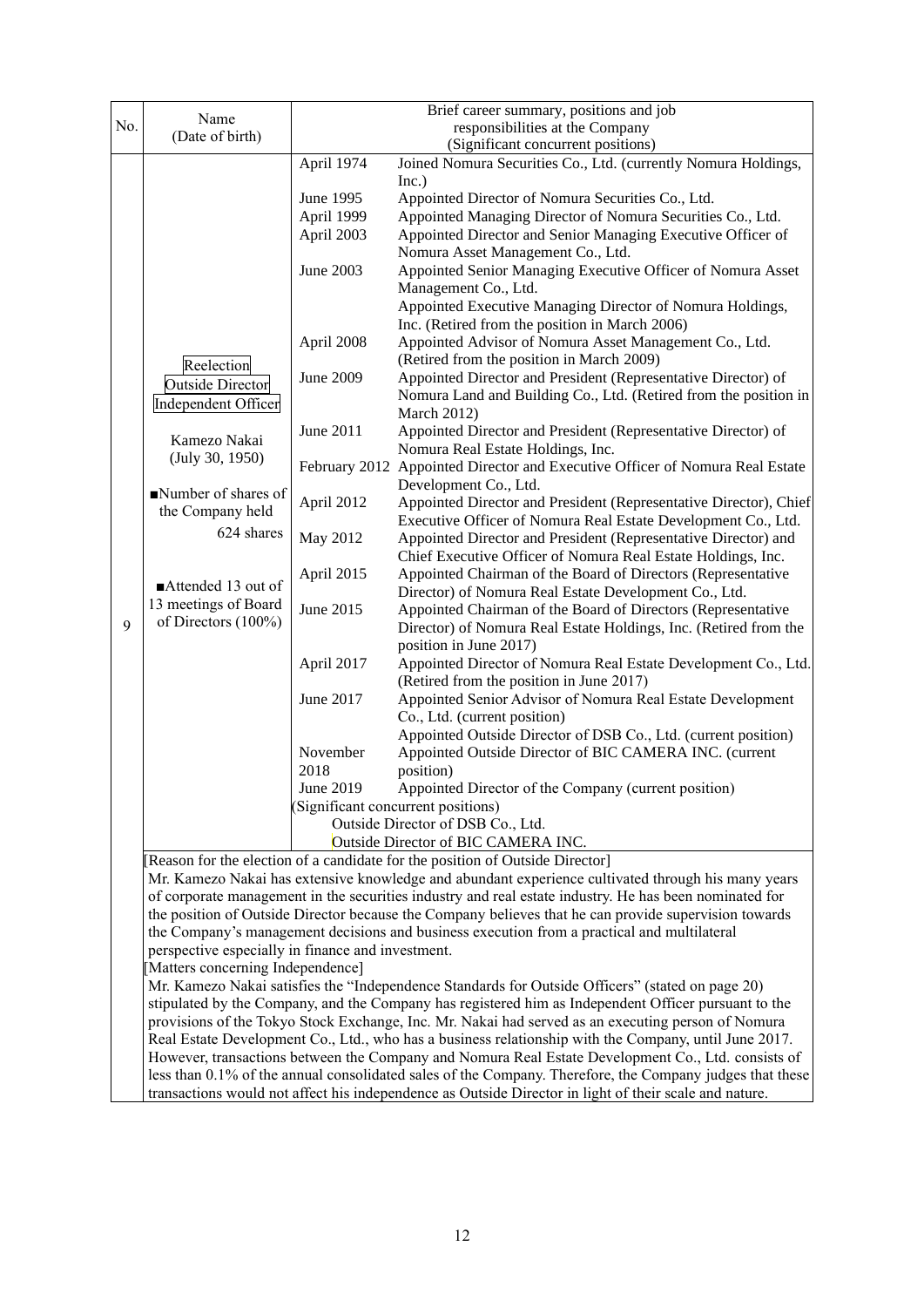|                                                                                                 |                                                                                                       |                                                                                                       | Brief career summary, positions and job                                                                   |  |  |
|-------------------------------------------------------------------------------------------------|-------------------------------------------------------------------------------------------------------|-------------------------------------------------------------------------------------------------------|-----------------------------------------------------------------------------------------------------------|--|--|
| No.                                                                                             | Name<br>(Date of birth)                                                                               | responsibilities at the Company                                                                       |                                                                                                           |  |  |
|                                                                                                 |                                                                                                       |                                                                                                       | (Significant concurrent positions)                                                                        |  |  |
|                                                                                                 |                                                                                                       | April 1983                                                                                            | Joined IBM Japan Ltd.                                                                                     |  |  |
|                                                                                                 |                                                                                                       | January 2007                                                                                          | Appointed Executive Officer, APAC & Japan Technical Sales                                                 |  |  |
|                                                                                                 |                                                                                                       |                                                                                                       | Support of IBM Japan Ltd. (Retired from the position in                                                   |  |  |
|                                                                                                 |                                                                                                       |                                                                                                       | January 2010)                                                                                             |  |  |
|                                                                                                 |                                                                                                       | January 2011                                                                                          | Joined Microsoft Japan Co., Ltd.                                                                          |  |  |
|                                                                                                 |                                                                                                       |                                                                                                       | Appointed Executive and General Manager of Customer                                                       |  |  |
|                                                                                                 |                                                                                                       |                                                                                                       | Service & Support of Microsoft Japan Co., Ltd. (Retired from                                              |  |  |
|                                                                                                 |                                                                                                       |                                                                                                       | the position in January 2015)                                                                             |  |  |
|                                                                                                 | New candidate                                                                                         | February 2015                                                                                         | Joined WEIC Corporation                                                                                   |  |  |
|                                                                                                 | <b>Outside Director</b>                                                                               | April 2015                                                                                            | Appointed Director and General Manager of Sales Division of                                               |  |  |
|                                                                                                 | Independent Officer                                                                                   |                                                                                                       | WEIC Corporation (Retired from the position in July 2015)                                                 |  |  |
|                                                                                                 | Junko Sasaki<br>(January 12, 1960)                                                                    | January 2016                                                                                          | Joined FireEye, Inc.                                                                                      |  |  |
|                                                                                                 |                                                                                                       |                                                                                                       | Appointed Vice President (Retired from the position in                                                    |  |  |
|                                                                                                 |                                                                                                       |                                                                                                       | September 2016)                                                                                           |  |  |
|                                                                                                 |                                                                                                       | December 2016                                                                                         | Joined Sartorius Japan K.K.                                                                               |  |  |
|                                                                                                 | Number of shares of                                                                                   |                                                                                                       | Appointed President & CEO (Retired from the position in                                                   |  |  |
|                                                                                                 | the Company held                                                                                      |                                                                                                       | <b>March 2018)</b>                                                                                        |  |  |
| 10                                                                                              | 0 shares                                                                                              | May 2018                                                                                              | Appointed Outside Director, Member of the Audit and                                                       |  |  |
|                                                                                                 |                                                                                                       |                                                                                                       | Supervisory Committee of Yasukawa Electric Corporation                                                    |  |  |
|                                                                                                 |                                                                                                       |                                                                                                       | (current position)                                                                                        |  |  |
|                                                                                                 |                                                                                                       | June 2019                                                                                             | Appointed External Director of Sumitomo Mitsui Trust Bank,                                                |  |  |
|                                                                                                 |                                                                                                       |                                                                                                       | Limited (current position)                                                                                |  |  |
|                                                                                                 |                                                                                                       | (Significant concurrent positions)                                                                    |                                                                                                           |  |  |
|                                                                                                 |                                                                                                       |                                                                                                       | Outside Director, Member of the Audit and Supervisory Committee of                                        |  |  |
|                                                                                                 |                                                                                                       |                                                                                                       | Yasukawa Electric Corporation                                                                             |  |  |
|                                                                                                 |                                                                                                       |                                                                                                       | External Director of Sumitomo Mitsui Trust Bank, Limited                                                  |  |  |
|                                                                                                 | Reason for the election of a candidate for the position of Outside Director]                          |                                                                                                       |                                                                                                           |  |  |
|                                                                                                 | Ms. Junko Sasaki has extensive knowledge and abundant experience cultivated through her corporate     |                                                                                                       |                                                                                                           |  |  |
|                                                                                                 | management experience at IT companies etc. with global operations. She is newly nominated for the     |                                                                                                       |                                                                                                           |  |  |
|                                                                                                 | position of Outside Director because the Company believes that she can provide supervision toward the |                                                                                                       |                                                                                                           |  |  |
|                                                                                                 | Company's management decision and business execution from a practical and professional perspective.   |                                                                                                       |                                                                                                           |  |  |
|                                                                                                 | [Matters concerning Independence]                                                                     |                                                                                                       |                                                                                                           |  |  |
|                                                                                                 |                                                                                                       |                                                                                                       | Ms. Junko Sasaki satisfies the "Independence Standards for Outside Officers" (stated on page 20)          |  |  |
|                                                                                                 |                                                                                                       |                                                                                                       | stipulated by the Company, and the Company intends to register her as Independent Officer pursuant to the |  |  |
|                                                                                                 |                                                                                                       |                                                                                                       | provisions of the Tokyo Stock Exchange, Inc. There are no special interests between Ms. Sasaki and the    |  |  |
|                                                                                                 |                                                                                                       |                                                                                                       | Company and the Company judges that there is no factor affecting her independence as Outside Director.    |  |  |
|                                                                                                 |                                                                                                       | April 1984                                                                                            | Joined the Company                                                                                        |  |  |
|                                                                                                 | Reelection                                                                                            | April 2012                                                                                            | <b>Appointed Corporate Officer</b>                                                                        |  |  |
|                                                                                                 |                                                                                                       |                                                                                                       | In charge of Tokyo HQ Steel Sheets, and General Manager of                                                |  |  |
|                                                                                                 | Yoichi Sasayama                                                                                       |                                                                                                       | Steel Sheets Dept.                                                                                        |  |  |
|                                                                                                 | (November 8, 1961)                                                                                    | April 2014                                                                                            | Appointed Executive Officer                                                                               |  |  |
|                                                                                                 |                                                                                                       | April 2017                                                                                            | Appointed Managing Executive Officer                                                                      |  |  |
|                                                                                                 | Number of shares of                                                                                   | June 2017                                                                                             | Appointed Director and Managing Executive Officer (current                                                |  |  |
|                                                                                                 | the Company held                                                                                      |                                                                                                       | position)                                                                                                 |  |  |
|                                                                                                 | 1,461 shares                                                                                          | [Current responsibilities]                                                                            |                                                                                                           |  |  |
|                                                                                                 |                                                                                                       |                                                                                                       | In charge of Tokyo HQ Steel Plates & Sheets Division and Niigata Branch Office                            |  |  |
| 11                                                                                              | Attended 15 out of                                                                                    |                                                                                                       |                                                                                                           |  |  |
|                                                                                                 | 16 meetings of Board                                                                                  |                                                                                                       |                                                                                                           |  |  |
|                                                                                                 | of Directors (93%)                                                                                    |                                                                                                       |                                                                                                           |  |  |
|                                                                                                 |                                                                                                       |                                                                                                       | [Reason for the election of a candidate for the position of Director]                                     |  |  |
|                                                                                                 |                                                                                                       |                                                                                                       | Since joining the Company, Mr. Yoichi Sasayama has been mainly involved in the steel sheets business      |  |  |
|                                                                                                 |                                                                                                       |                                                                                                       | under Steel Division. In 2014, he was assigned as the General Representative of the Asian Region in       |  |  |
|                                                                                                 |                                                                                                       |                                                                                                       | charge of Steel and Machinery working in Thailand and Indonesia for over three years. After his overseas  |  |  |
|                                                                                                 |                                                                                                       | assignment, he has been serving as Director and Managing Executive Officer since 2017. He has been    |                                                                                                           |  |  |
|                                                                                                 |                                                                                                       | nominated for the position of Director because the Company believes that he can contribute to further |                                                                                                           |  |  |
| improvement in business performance as a supervisor in charge of Tokyo HQ Steel Plates & Sheets |                                                                                                       |                                                                                                       |                                                                                                           |  |  |
|                                                                                                 |                                                                                                       |                                                                                                       | Division and Niigata Branch Office by utilizing his high level of expertise and extensive business        |  |  |
|                                                                                                 | experience cultivated domestically and abroad.                                                        |                                                                                                       |                                                                                                           |  |  |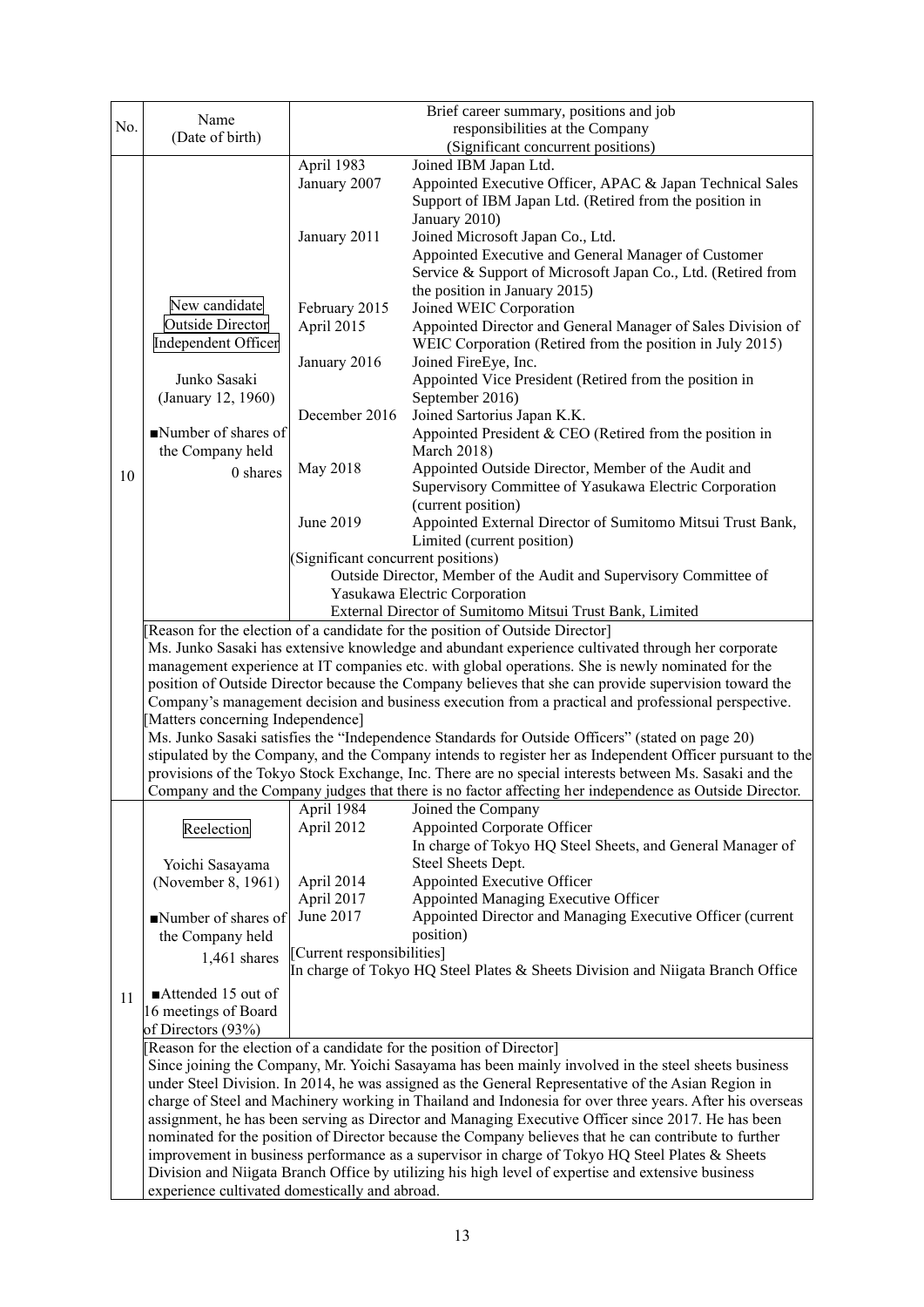|                                                                                                     | Name                                                                                                                                                                                                            |                                    | Brief career summary, positions and job                                                                     |  |
|-----------------------------------------------------------------------------------------------------|-----------------------------------------------------------------------------------------------------------------------------------------------------------------------------------------------------------------|------------------------------------|-------------------------------------------------------------------------------------------------------------|--|
| No.<br>responsibilities at the Company<br>(Date of birth)                                           |                                                                                                                                                                                                                 |                                    |                                                                                                             |  |
|                                                                                                     |                                                                                                                                                                                                                 | (Significant concurrent positions) |                                                                                                             |  |
|                                                                                                     |                                                                                                                                                                                                                 | April 1981                         | Joined the Company                                                                                          |  |
|                                                                                                     |                                                                                                                                                                                                                 | April 2010                         | <b>Appointed Corporate Officer</b>                                                                          |  |
|                                                                                                     |                                                                                                                                                                                                                 |                                    | In charge of Tokyo HQ Steel Bars & Construction Materials                                                   |  |
|                                                                                                     |                                                                                                                                                                                                                 |                                    | Dept.1, Dept.2, Ferrous Raw Materials, Steel Structure                                                      |  |
|                                                                                                     |                                                                                                                                                                                                                 |                                    | Marketing, Distributor Sales, Tohoku Branch Office, Niigata                                                 |  |
|                                                                                                     | Reelection                                                                                                                                                                                                      |                                    | Branch Office, Kitakanto Branch Office, and in charge of                                                    |  |
|                                                                                                     | Takatoshi Kuchiishi                                                                                                                                                                                             |                                    | Promotion and Coordination for Steel Structure business of all                                              |  |
|                                                                                                     | (October 23, 1958)                                                                                                                                                                                              | June 2010                          | offices                                                                                                     |  |
|                                                                                                     |                                                                                                                                                                                                                 | September 2010                     | <b>Appointed Director</b><br>President of Hanwa Fellows Engineering (China) Co., Ltd.                       |  |
|                                                                                                     | Number of shares of                                                                                                                                                                                             |                                    | (Retired from the position in May 2020)                                                                     |  |
|                                                                                                     | the Company held                                                                                                                                                                                                | April 2012                         | Appointed Director and Executive Officer                                                                    |  |
|                                                                                                     |                                                                                                                                                                                                                 | June 2014                          | Appointed Executive Officer                                                                                 |  |
|                                                                                                     | 10,077 shares                                                                                                                                                                                                   | April 2017                         | Appointed Managing Executive Officer                                                                        |  |
|                                                                                                     | Attended 16 out of                                                                                                                                                                                              | June 2018                          | Appointed Director and Managing Executive Officer (current                                                  |  |
|                                                                                                     | 16 meetings of Board                                                                                                                                                                                            |                                    | position)                                                                                                   |  |
| 12                                                                                                  | of Directors (100%)                                                                                                                                                                                             | [Current responsibilities]         |                                                                                                             |  |
|                                                                                                     |                                                                                                                                                                                                                 |                                    | In charge of Tokyo HQ Steel Bars & Construction Materials Division, Steel                                   |  |
|                                                                                                     |                                                                                                                                                                                                                 |                                    | Structure Marketing Division of all offices, Ferrous Raw Materials Division of all                          |  |
|                                                                                                     |                                                                                                                                                                                                                 |                                    | offices, Tokyo HQ Thermal-insulation Construction Dept., Hokkaido Branch                                    |  |
|                                                                                                     |                                                                                                                                                                                                                 |                                    | Office, Tohoku Branch Office, Kitakanto Branch Office                                                       |  |
|                                                                                                     | [Reason for the election of a candidate for the position of Director]                                                                                                                                           |                                    |                                                                                                             |  |
|                                                                                                     |                                                                                                                                                                                                                 |                                    | Since joining the Company, Mr. Takatoshi Kuchiishi has been mainly involved in the steel bars and           |  |
|                                                                                                     |                                                                                                                                                                                                                 |                                    | construction materials business under Steel Division. He was assigned as Director in 2010, and in 2014,     |  |
|                                                                                                     |                                                                                                                                                                                                                 |                                    | he resigned from the position of Director due to a reduction in the number of directors and was assigned    |  |
|                                                                                                     |                                                                                                                                                                                                                 |                                    | as Executive Officer. Since 2018, he has been serving Director and Managing Executive Officer. He has       |  |
|                                                                                                     |                                                                                                                                                                                                                 |                                    | been nominated for the position of Director because the Company believes that he can contribute to          |  |
|                                                                                                     |                                                                                                                                                                                                                 |                                    | further improvement in business performance as a supervisor in charge of Tokyo HQ Steel Bars &              |  |
|                                                                                                     |                                                                                                                                                                                                                 |                                    | Construction Materials Division, Steel Structure Marketing Division of all offices, Ferrous Raw             |  |
| Materials Division of all offices and Tokyo HQ Thermal-insulation Construction Dept., as well as in |                                                                                                                                                                                                                 |                                    |                                                                                                             |  |
|                                                                                                     | charge of Hokkaido Branch Office, Tohoku Branch Office, and Kitakanto Branch Office by utilizing his<br>high level of expertise and extensive business experience.                                              |                                    |                                                                                                             |  |
|                                                                                                     |                                                                                                                                                                                                                 | April 1983                         | Joined the Company                                                                                          |  |
|                                                                                                     |                                                                                                                                                                                                                 | April 2014                         | <b>Appointed Corporate Officer</b>                                                                          |  |
|                                                                                                     | New candidate                                                                                                                                                                                                   |                                    | General Representative for East China Region, Chairman and                                                  |  |
|                                                                                                     |                                                                                                                                                                                                                 |                                    | President of HANWA TRADING (SHANGHAI) CO., LTD., and                                                        |  |
|                                                                                                     | Keiji Matsubara                                                                                                                                                                                                 |                                    | in charge of Wire Products & Special Steel Titanium for Asian                                               |  |
|                                                                                                     | (November 9, 1960)                                                                                                                                                                                              |                                    | Region                                                                                                      |  |
|                                                                                                     | Number of shares of                                                                                                                                                                                             | April 2015                         | Appointed Executive Officer                                                                                 |  |
|                                                                                                     | the Company held                                                                                                                                                                                                | April 2018                         | Appointed Managing Executive Officer (current position)                                                     |  |
|                                                                                                     |                                                                                                                                                                                                                 | [Current responsibilities]         |                                                                                                             |  |
| 13                                                                                                  | 3,628 shares                                                                                                                                                                                                    |                                    | In charge of International Trade Dept. 1, Dept. 2, Trade Administration Dept., Wire                         |  |
|                                                                                                     |                                                                                                                                                                                                                 |                                    | Products & Special Steel Division of all offices                                                            |  |
|                                                                                                     |                                                                                                                                                                                                                 |                                    | Reason for the election of a candidate for the position of Director]                                        |  |
|                                                                                                     |                                                                                                                                                                                                                 |                                    | Since joining the Company, Mr. Keiji Matsubara has been mainly involved in the wire products and            |  |
|                                                                                                     | special steel business under Steel Division. After working in China for 6 years since 2013, he has been                                                                                                         |                                    |                                                                                                             |  |
|                                                                                                     |                                                                                                                                                                                                                 |                                    | serving as Managing Executive Officer in charge of International Trade Depts., Trade Administration         |  |
|                                                                                                     | Dept., and Wire Products & Special Steel Division of all offices since 2019. He is newly nominated for<br>the position of Director because the Company believes that he can appropriately fulfill his duties as |                                    |                                                                                                             |  |
|                                                                                                     |                                                                                                                                                                                                                 |                                    | Director by utilizing his high level of expertise and extensive business experience cultivated domestically |  |
|                                                                                                     | and abroad.                                                                                                                                                                                                     |                                    |                                                                                                             |  |
|                                                                                                     |                                                                                                                                                                                                                 |                                    |                                                                                                             |  |

Notes: 1. There are no special interests between any of the candidates and the Company.

2. Mr. Ryuji Hori, Mr. Tatsuya Tejima, Mr. Kamezo Nakai, and Ms. Junko Sasaki are candidates for the positions of Outside Directors.

3. Mr. Ryuji Hori is currently an Outside Director of the Company. At the conclusion of this General Shareholders Meeting he will have served for six years.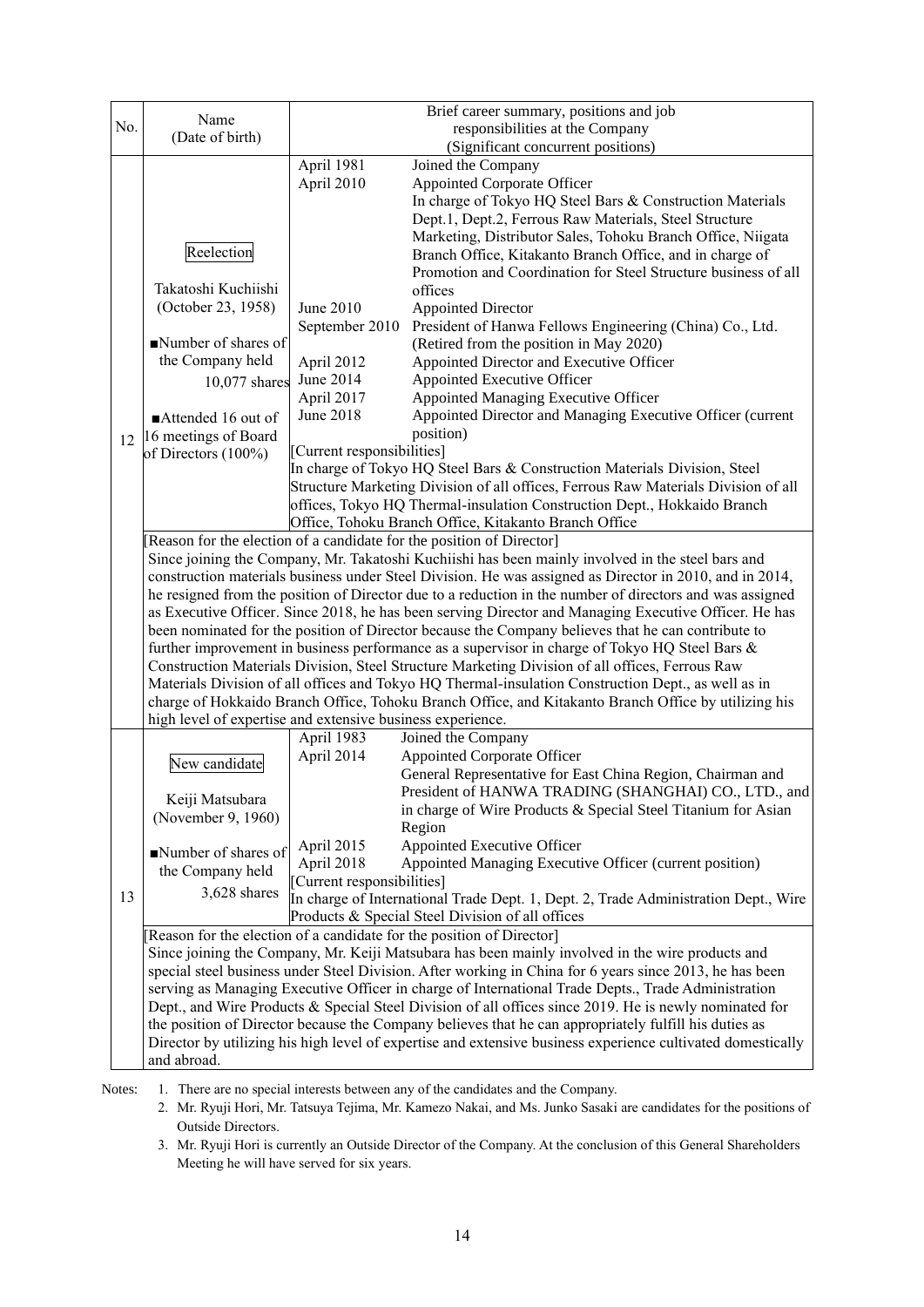- 4. Mr. Tatsuya Tejima is currently an Outside Director of the Company. At the conclusion of this General Shareholders Meeting he will have served for two years.
- 5. Mr. Kamezo Nakai is currently an Outside Director of the Company. At the conclusion of this General Shareholders Meeting he will have served for one year.
- 6. At Toho Zinc Co., Ltd., in which Mr. Tatsuya Tejima served as Representative Director until June 2017, it was discovered that a part of non-ferrous slag products shipped by the Annaka Smelter and Refinery in the past did not meet the soil environmental standards of the Soil Contamination Countermeasures Act.
- 7. Nomura Real Estate Development Co., Ltd., in which Mr. Kamezo Nakai served as Director until June 2017, received a corrective order and guidance from a labor standards office, concerning the operation of its discretionary labor system in December 2017.
- 8. Messrs. Ryuji Hori, Tatsuya Tejima, and Kamezo Nakai have entered into an agreement with the Company limiting their liability for damages in accordance with Article 423, Paragraph 1 of the Companies Act. The maximum amount of liability under the agreement follows the provisions of laws and regulations. The Company plans to continue the above agreement with Messrs. Ryuji Hori, Tatsuya Tejima, and Kamezo Nakai if they are reelected. The Company plans to conclude a similar agreement as the above with Ms. Junko Sasaki if she is elected and the maximum amount of liability under the agreement follows the provisions of laws and regulations.
- 9. The number of shares of the Company held includes the number of shares held through the Hanwa Directors Stock Ownership Plan.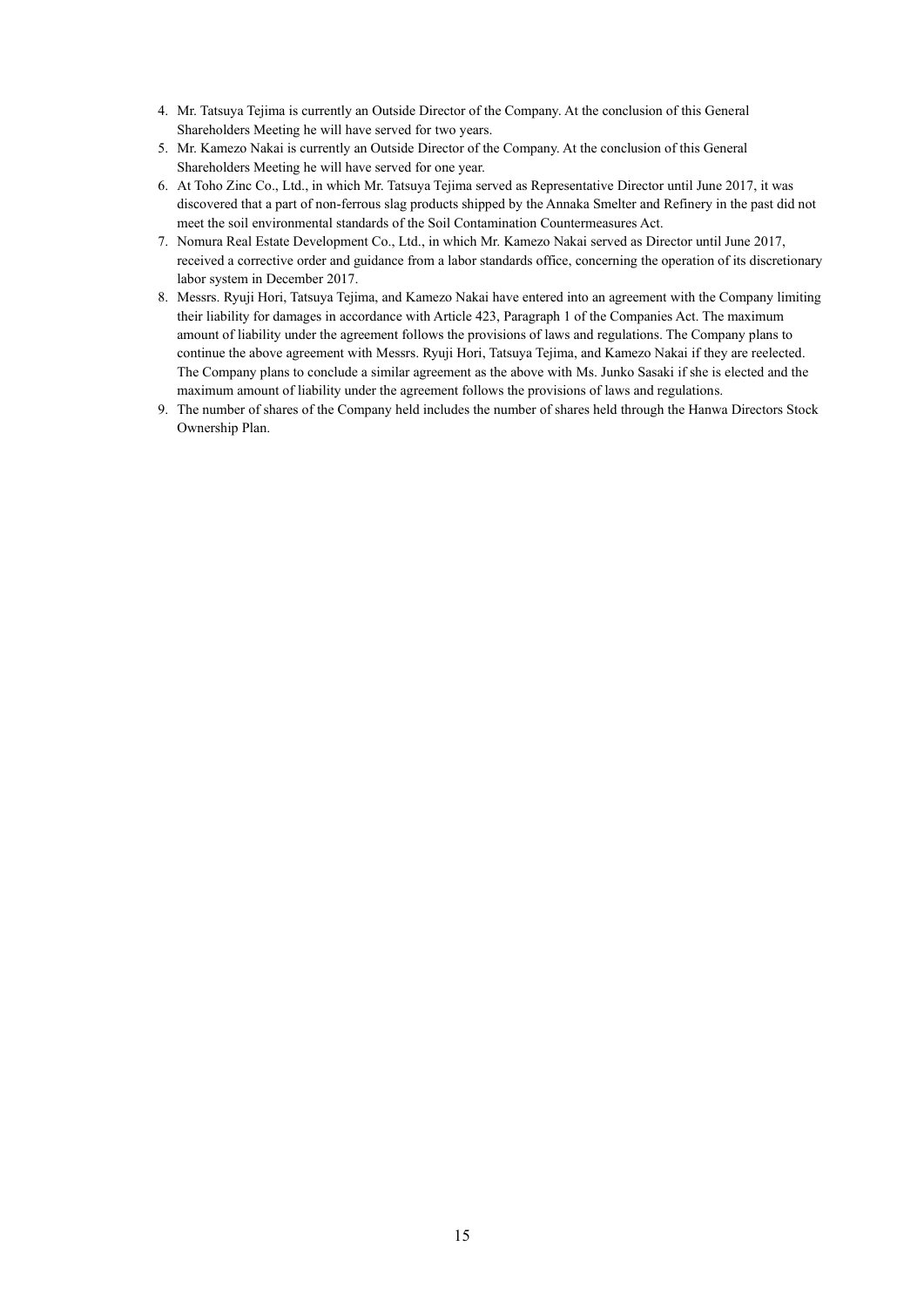## **Proposal No. 3: Election of Three (3) Corporate Auditors**

The terms of office of Corporate Auditors, Akihiko Ogasawara, Yasuo Naide, and Mitsuo Hirakata will expire at the conclusion of this General Shareholders Meeting. Consequently, shareholders are requested to elect three (3) Corporate Auditors. The Board of Corporate Auditors has previously given its approval for this proposal.

| No. | Name               | Current positions at the Company |                                                                   |
|-----|--------------------|----------------------------------|-------------------------------------------------------------------|
|     | Akihiko Ogasawara  | Corporate Auditor (Full-time)    | Reelection                                                        |
|     | Yasuo Naide        | Corporate Auditor                | Reelection<br>Outside Corporate Auditor<br>Independent Officer    |
|     | Hideyuki Takahashi |                                  | New candidate<br>Outside Corporate Auditor<br>Independent Officer |

The candidates for Corporate Auditors are as follows:

| No. | Name                                                                                                   | Brief career summary and positions at the Company                          |  |  |  |
|-----|--------------------------------------------------------------------------------------------------------|----------------------------------------------------------------------------|--|--|--|
|     | (Date of birth)                                                                                        | (Significant concurrent positions)                                         |  |  |  |
|     |                                                                                                        | April 1976<br>Joined the Company                                           |  |  |  |
|     | Reelection                                                                                             | Appointed Corporate Officer in charge of Non-ferrous Metals,<br>April 2006 |  |  |  |
|     |                                                                                                        | Metals & Alloys and Special Metals & Alloys and General                    |  |  |  |
|     | Akihiko Ogasawara                                                                                      | Manager of Metals and Alloys Dept.                                         |  |  |  |
|     | (September 30, 1953)                                                                                   | June 2006<br>Appointed Director                                            |  |  |  |
|     |                                                                                                        |                                                                            |  |  |  |
|     |                                                                                                        | April 2011<br><b>Appointed Managing Director</b>                           |  |  |  |
|     | Number of shares of                                                                                    | April 2012<br>Appointed Director and Managing Executive Officer            |  |  |  |
|     | the Company held                                                                                       | April 2013<br>Appointed Director and Senior Managing Executive Officer     |  |  |  |
|     | 10,122 shares                                                                                          | <b>June 2018</b><br>Appointed Corporate Auditor (current position)         |  |  |  |
|     |                                                                                                        |                                                                            |  |  |  |
|     | $\blacksquare$ Attended 16 out of                                                                      |                                                                            |  |  |  |
|     | 16 meetings of                                                                                         |                                                                            |  |  |  |
|     | <b>Board of Directors</b>                                                                              |                                                                            |  |  |  |
|     | $(100\%)$                                                                                              |                                                                            |  |  |  |
|     |                                                                                                        |                                                                            |  |  |  |
|     | $\blacksquare$ Attended 14 out of                                                                      |                                                                            |  |  |  |
|     | 14 meetings of                                                                                         |                                                                            |  |  |  |
|     | Board of Corporate                                                                                     |                                                                            |  |  |  |
|     | Auditors (100%)                                                                                        |                                                                            |  |  |  |
|     |                                                                                                        |                                                                            |  |  |  |
|     | [Reason for the election of a candidate for the position of Corporate Auditor]                         |                                                                            |  |  |  |
|     | Mr. Akihiko Ogasawara has been nominated for the position of Corporate Auditor because the Company     |                                                                            |  |  |  |
|     | believes that he can utilize his expertise, experience, and extensive knowledge of overall corporate   |                                                                            |  |  |  |
|     | management, gained through many years of his career in the non-ferrous metals business of the Company, |                                                                            |  |  |  |
|     | and contribute to ensuring the Company's sound management as Corporate Auditor.                        |                                                                            |  |  |  |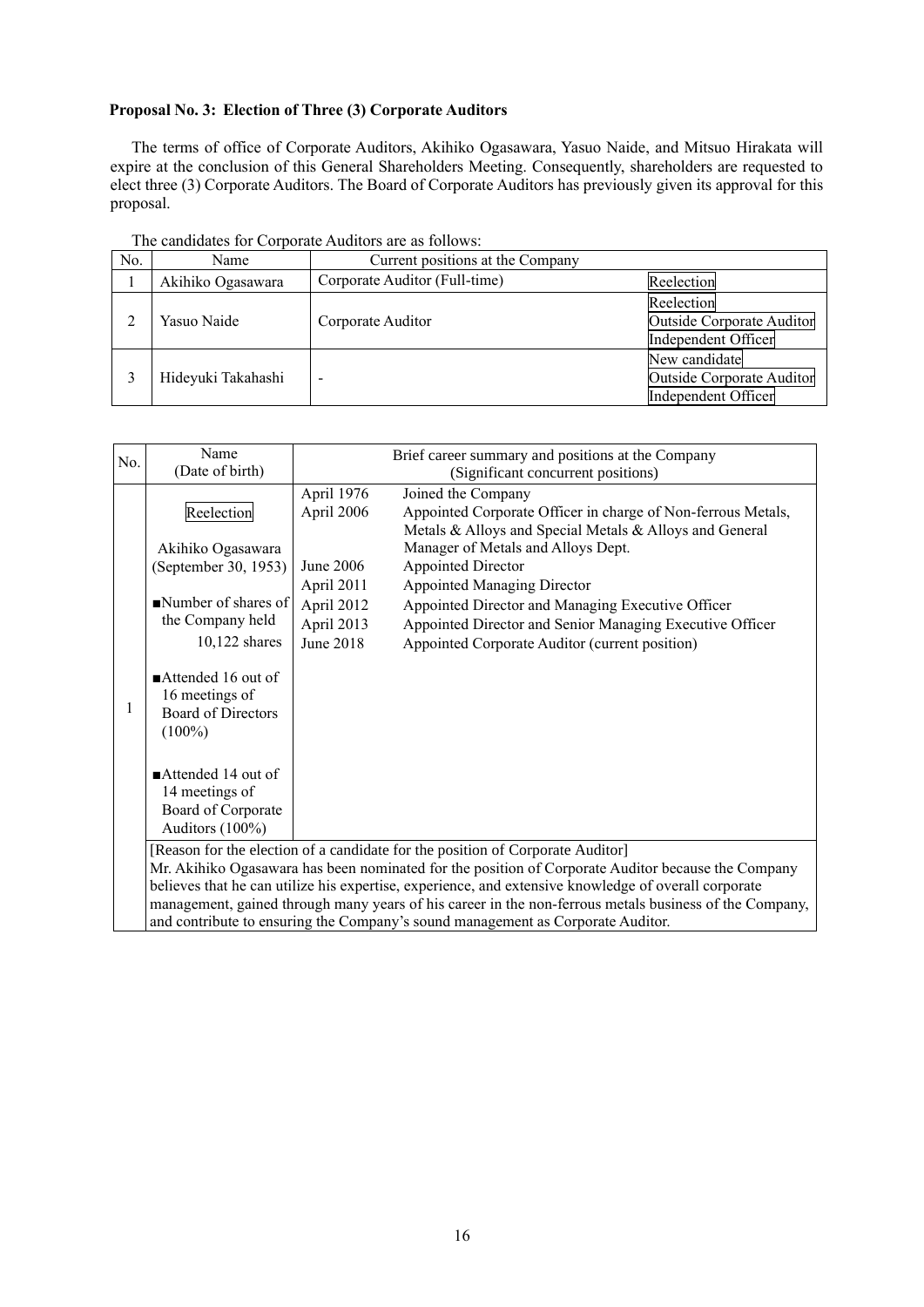| No.                                                                                                  | Name<br>(Date of birth)                                                                                                                                                                | Brief career summary and positions at the Company<br>(Significant concurrent positions) |                                                                                                     |  |
|------------------------------------------------------------------------------------------------------|----------------------------------------------------------------------------------------------------------------------------------------------------------------------------------------|-----------------------------------------------------------------------------------------|-----------------------------------------------------------------------------------------------------|--|
|                                                                                                      |                                                                                                                                                                                        | April 1971<br>Joined Sumitomo Heavy Industries, Ltd.                                    |                                                                                                     |  |
|                                                                                                      | Reelection                                                                                                                                                                             | June 2001                                                                               | Appointed Senior Vice President of Sumitomo Heavy Industries,                                       |  |
|                                                                                                      | Outside Corporate                                                                                                                                                                      |                                                                                         | Ltd.                                                                                                |  |
|                                                                                                      | Auditor                                                                                                                                                                                | June 2003                                                                               | Appointed Executive Vice President of Sumitomo Heavy                                                |  |
|                                                                                                      | Independent Officer                                                                                                                                                                    |                                                                                         | Industries, Ltd. (Retired from the position in March 2007)                                          |  |
|                                                                                                      |                                                                                                                                                                                        | December 2006                                                                           | Appointed Representative Director and President of Sumitomo                                         |  |
|                                                                                                      | Yasuo Naide                                                                                                                                                                            |                                                                                         | Heavy Industries Environment Co., Ltd. (Retired from the                                            |  |
|                                                                                                      | (August 14, 1946)                                                                                                                                                                      |                                                                                         | position in March 2010)                                                                             |  |
|                                                                                                      |                                                                                                                                                                                        | April 2010                                                                              | Appointed Representative Director and President of Sumitomo                                         |  |
|                                                                                                      | Number of shares of                                                                                                                                                                    |                                                                                         | Heavy Industries Business Associates Co., Ltd. (Retired from the                                    |  |
|                                                                                                      | the Company held                                                                                                                                                                       |                                                                                         | position in March 2012)                                                                             |  |
|                                                                                                      | 48,200 shares                                                                                                                                                                          | June 2012                                                                               | Appointed Corporate Auditor of the Company (current position)                                       |  |
|                                                                                                      |                                                                                                                                                                                        |                                                                                         |                                                                                                     |  |
|                                                                                                      | Attended 16 out of                                                                                                                                                                     |                                                                                         |                                                                                                     |  |
|                                                                                                      | 16 meetings of                                                                                                                                                                         |                                                                                         |                                                                                                     |  |
| $\overline{2}$                                                                                       | <b>Board of Directors</b>                                                                                                                                                              |                                                                                         |                                                                                                     |  |
|                                                                                                      | $(100\%)$                                                                                                                                                                              |                                                                                         |                                                                                                     |  |
|                                                                                                      |                                                                                                                                                                                        |                                                                                         |                                                                                                     |  |
|                                                                                                      | $\blacksquare$ Attended 13 out of                                                                                                                                                      |                                                                                         |                                                                                                     |  |
|                                                                                                      | 14 meetings of                                                                                                                                                                         |                                                                                         |                                                                                                     |  |
|                                                                                                      | Board of Corporate<br>Auditors (92%)                                                                                                                                                   |                                                                                         |                                                                                                     |  |
|                                                                                                      |                                                                                                                                                                                        |                                                                                         |                                                                                                     |  |
|                                                                                                      | [Reason for the election of a candidate for the position of Outside Corporate Auditor]<br>Mr. Yasuo Naide has been nominated for the position of Corporate Auditor because the Company |                                                                                         |                                                                                                     |  |
|                                                                                                      | believes that he can utilize his extensive practical experience with heavy equipment manufacturers and                                                                                 |                                                                                         |                                                                                                     |  |
|                                                                                                      | his broad knowledge and experience gained through corporate management.                                                                                                                |                                                                                         |                                                                                                     |  |
|                                                                                                      | [Matters concerning Independence]                                                                                                                                                      |                                                                                         |                                                                                                     |  |
|                                                                                                      | Mr. Yasuo Naide satisfies the "Independence Standards for Outside Officers" (stated on page 20)                                                                                        |                                                                                         |                                                                                                     |  |
|                                                                                                      | stipulated by the Company, and the Company has registered him as Independent Officer pursuant to the                                                                                   |                                                                                         |                                                                                                     |  |
|                                                                                                      |                                                                                                                                                                                        |                                                                                         | provisions of the Tokyo Stock Exchange, Inc. There are no special interests between Mr. Yasuo Naide |  |
| and the Company and the Company judges that there is no factor affecting his independence as Outside |                                                                                                                                                                                        |                                                                                         |                                                                                                     |  |
|                                                                                                      | Corporate Auditor.                                                                                                                                                                     |                                                                                         |                                                                                                     |  |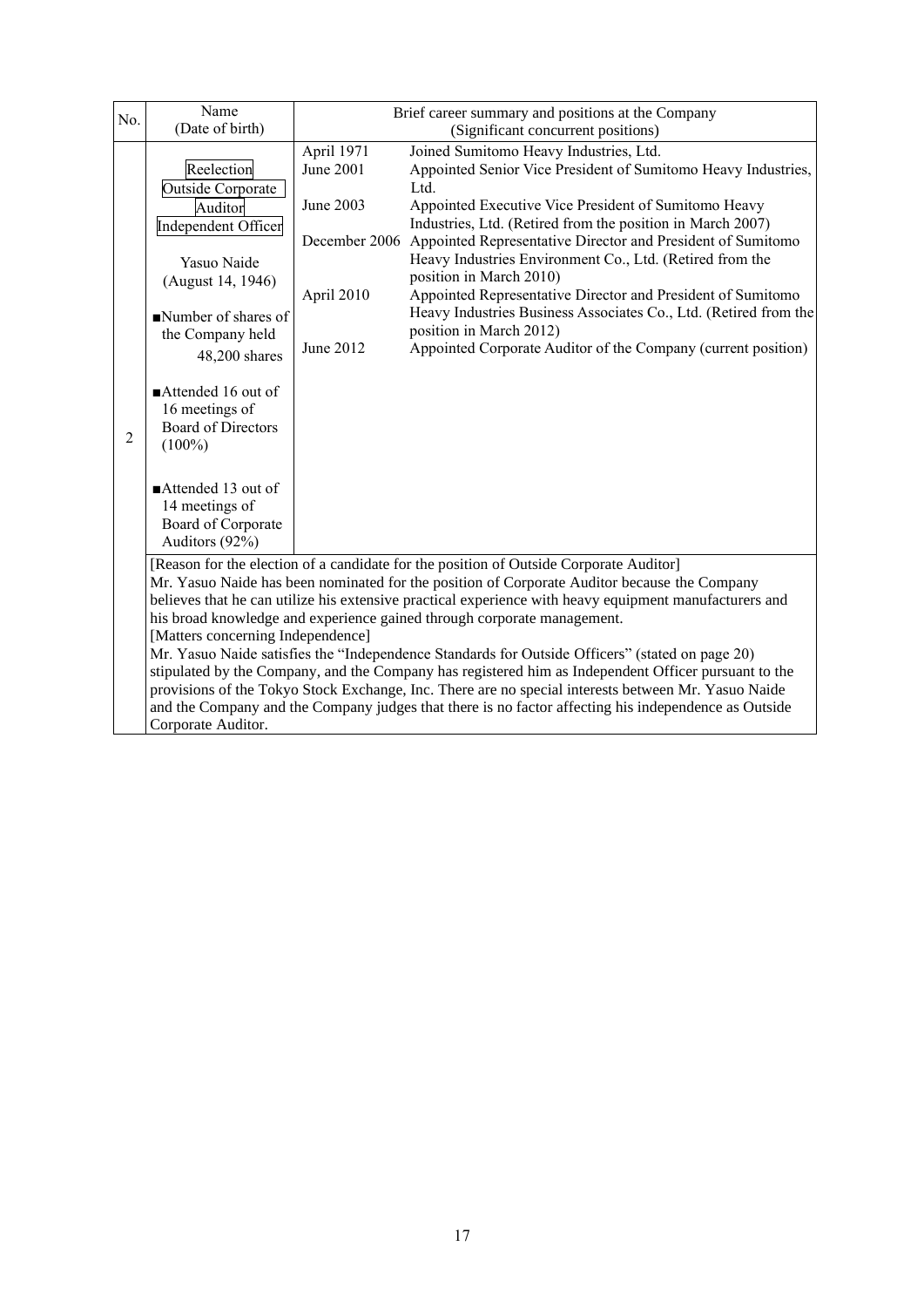| No.                                                                                                                                                                                                                                                                                                                                                                                                                                                                                                                                                                                                                   | Name<br>(Date of birth)                                                                                                                                                                                                                      | Brief career summary and positions at the Company<br>(Significant concurrent positions) |                                                                                                                                 |  |
|-----------------------------------------------------------------------------------------------------------------------------------------------------------------------------------------------------------------------------------------------------------------------------------------------------------------------------------------------------------------------------------------------------------------------------------------------------------------------------------------------------------------------------------------------------------------------------------------------------------------------|----------------------------------------------------------------------------------------------------------------------------------------------------------------------------------------------------------------------------------------------|-----------------------------------------------------------------------------------------|---------------------------------------------------------------------------------------------------------------------------------|--|
|                                                                                                                                                                                                                                                                                                                                                                                                                                                                                                                                                                                                                       |                                                                                                                                                                                                                                              | April 1980                                                                              | Joined the Industrial Bank of Japan, Ltd. (currently Mizuho Bank,                                                               |  |
|                                                                                                                                                                                                                                                                                                                                                                                                                                                                                                                                                                                                                       |                                                                                                                                                                                                                                              | April 2012                                                                              | Ltd.<br>Appointed Managing Executive Officer of Mizuho Financial                                                                |  |
|                                                                                                                                                                                                                                                                                                                                                                                                                                                                                                                                                                                                                       |                                                                                                                                                                                                                                              |                                                                                         | Group, Inc.                                                                                                                     |  |
|                                                                                                                                                                                                                                                                                                                                                                                                                                                                                                                                                                                                                       |                                                                                                                                                                                                                                              |                                                                                         | Appointed Managing Executive Officer of Mizuho Bank, Ltd.                                                                       |  |
|                                                                                                                                                                                                                                                                                                                                                                                                                                                                                                                                                                                                                       |                                                                                                                                                                                                                                              |                                                                                         | Appointed Managing Executive Officer of Mizuho Corporate<br>Bank, Ltd. (Retired from the position in April 2013)                |  |
|                                                                                                                                                                                                                                                                                                                                                                                                                                                                                                                                                                                                                       |                                                                                                                                                                                                                                              |                                                                                         | Appointed Managing Executive Officer of Mizuho Trust &                                                                          |  |
|                                                                                                                                                                                                                                                                                                                                                                                                                                                                                                                                                                                                                       |                                                                                                                                                                                                                                              |                                                                                         | Banking Co., Ltd. (Retired from the position in April 2014)                                                                     |  |
|                                                                                                                                                                                                                                                                                                                                                                                                                                                                                                                                                                                                                       |                                                                                                                                                                                                                                              |                                                                                         | Appointed President & CEO of Mizuho Financial Strategy Co.,<br>Ltd. (Retired from the position in April 2014)                   |  |
|                                                                                                                                                                                                                                                                                                                                                                                                                                                                                                                                                                                                                       | New candidate                                                                                                                                                                                                                                | June 2012                                                                               | Appointed Executive Managing Director of Mizuho Financial                                                                       |  |
|                                                                                                                                                                                                                                                                                                                                                                                                                                                                                                                                                                                                                       | Outside Corporate<br>Auditor                                                                                                                                                                                                                 | April 2013                                                                              | Group, Inc.<br>Appointed Deputy President of Mizuho Financial Group, Inc.                                                       |  |
|                                                                                                                                                                                                                                                                                                                                                                                                                                                                                                                                                                                                                       | Independent Officer                                                                                                                                                                                                                          |                                                                                         | Appointed Deputy President and Executive Officer of Mizuho<br>Bank, Ltd.                                                        |  |
|                                                                                                                                                                                                                                                                                                                                                                                                                                                                                                                                                                                                                       | Hideyuki Takahashi                                                                                                                                                                                                                           |                                                                                         | Appointed Deputy President and Executive Officer of Mizuho                                                                      |  |
|                                                                                                                                                                                                                                                                                                                                                                                                                                                                                                                                                                                                                       | (April 20, 1957)                                                                                                                                                                                                                             |                                                                                         | Corporate Bank, Ltd. (Retired from the position in July 2013)<br>Appointed Managing Executive Officer of Mizuho Securities Co., |  |
|                                                                                                                                                                                                                                                                                                                                                                                                                                                                                                                                                                                                                       | Number of shares of                                                                                                                                                                                                                          |                                                                                         | Ltd. (Retired from the position in April 2014)                                                                                  |  |
|                                                                                                                                                                                                                                                                                                                                                                                                                                                                                                                                                                                                                       | the Company held                                                                                                                                                                                                                             | April 2014                                                                              | Appointed Member of the Board of Directors of Mizuho                                                                            |  |
| 3                                                                                                                                                                                                                                                                                                                                                                                                                                                                                                                                                                                                                     | 0 shares                                                                                                                                                                                                                                     |                                                                                         | Financial Group, Inc. (non-executive) (Retired from the position<br>in June 2017)                                               |  |
|                                                                                                                                                                                                                                                                                                                                                                                                                                                                                                                                                                                                                       |                                                                                                                                                                                                                                              | June 2014                                                                               | Appointed Member of the Board of Director of Mizuho Bank,                                                                       |  |
|                                                                                                                                                                                                                                                                                                                                                                                                                                                                                                                                                                                                                       |                                                                                                                                                                                                                                              | June 2017                                                                               | Ltd. (non-executive) (Retired from the position in June 2017)<br>Appointed President and CEO of Mizuho Research Institute Ltd.  |  |
|                                                                                                                                                                                                                                                                                                                                                                                                                                                                                                                                                                                                                       |                                                                                                                                                                                                                                              |                                                                                         | (Retired from the position in June 2019)                                                                                        |  |
|                                                                                                                                                                                                                                                                                                                                                                                                                                                                                                                                                                                                                       |                                                                                                                                                                                                                                              | June 2019                                                                               | Appointed Chairman of the Kyoritsu Co., Ltd. (current position)                                                                 |  |
|                                                                                                                                                                                                                                                                                                                                                                                                                                                                                                                                                                                                                       |                                                                                                                                                                                                                                              |                                                                                         | Appointed Outside Director of Sunshine City Corporation<br>(current position)                                                   |  |
|                                                                                                                                                                                                                                                                                                                                                                                                                                                                                                                                                                                                                       |                                                                                                                                                                                                                                              |                                                                                         | (Significant concurrent positions)                                                                                              |  |
|                                                                                                                                                                                                                                                                                                                                                                                                                                                                                                                                                                                                                       |                                                                                                                                                                                                                                              |                                                                                         | Chairman of the Kyoritsu Co., Ltd.                                                                                              |  |
| Outside Director of Sunshine City Corporation<br>[Reason for the election of a candidate for the position of Outside Corporate Auditor]                                                                                                                                                                                                                                                                                                                                                                                                                                                                               |                                                                                                                                                                                                                                              |                                                                                         |                                                                                                                                 |  |
|                                                                                                                                                                                                                                                                                                                                                                                                                                                                                                                                                                                                                       | Mr. Hideyuki Takahashi has expertise in banking and finance, cultivated through his many years of                                                                                                                                            |                                                                                         |                                                                                                                                 |  |
| business experience at financial institutions, along with his abundant experience in corporate management<br>and audit. He is newly nominated for the position of Outside Corporate Auditor because the Company<br>believes that he can appropriately audit and supervise the Board of Directors of the Company by utilizing<br>his knowledge and experience.<br>[Matters concerning Independence]<br>Mr. Hideyuki Takahashi satisfies the "Independence Standards for Outside Officers" (stated on page 20)<br>stipulated by the Company, and the Company intends to register him as Independent Officer pursuant to |                                                                                                                                                                                                                                              |                                                                                         |                                                                                                                                 |  |
|                                                                                                                                                                                                                                                                                                                                                                                                                                                                                                                                                                                                                       |                                                                                                                                                                                                                                              |                                                                                         |                                                                                                                                 |  |
|                                                                                                                                                                                                                                                                                                                                                                                                                                                                                                                                                                                                                       |                                                                                                                                                                                                                                              |                                                                                         |                                                                                                                                 |  |
|                                                                                                                                                                                                                                                                                                                                                                                                                                                                                                                                                                                                                       |                                                                                                                                                                                                                                              |                                                                                         |                                                                                                                                 |  |
|                                                                                                                                                                                                                                                                                                                                                                                                                                                                                                                                                                                                                       |                                                                                                                                                                                                                                              |                                                                                         |                                                                                                                                 |  |
|                                                                                                                                                                                                                                                                                                                                                                                                                                                                                                                                                                                                                       | the provisions of the Tokyo Stock Exchange, Inc. There are no special interests between Mr. Hideyuki<br>Takahashi and the Company and the Company judges that there is no factor affecting his independence as<br>Outside Corporate Auditor. |                                                                                         |                                                                                                                                 |  |
|                                                                                                                                                                                                                                                                                                                                                                                                                                                                                                                                                                                                                       |                                                                                                                                                                                                                                              |                                                                                         |                                                                                                                                 |  |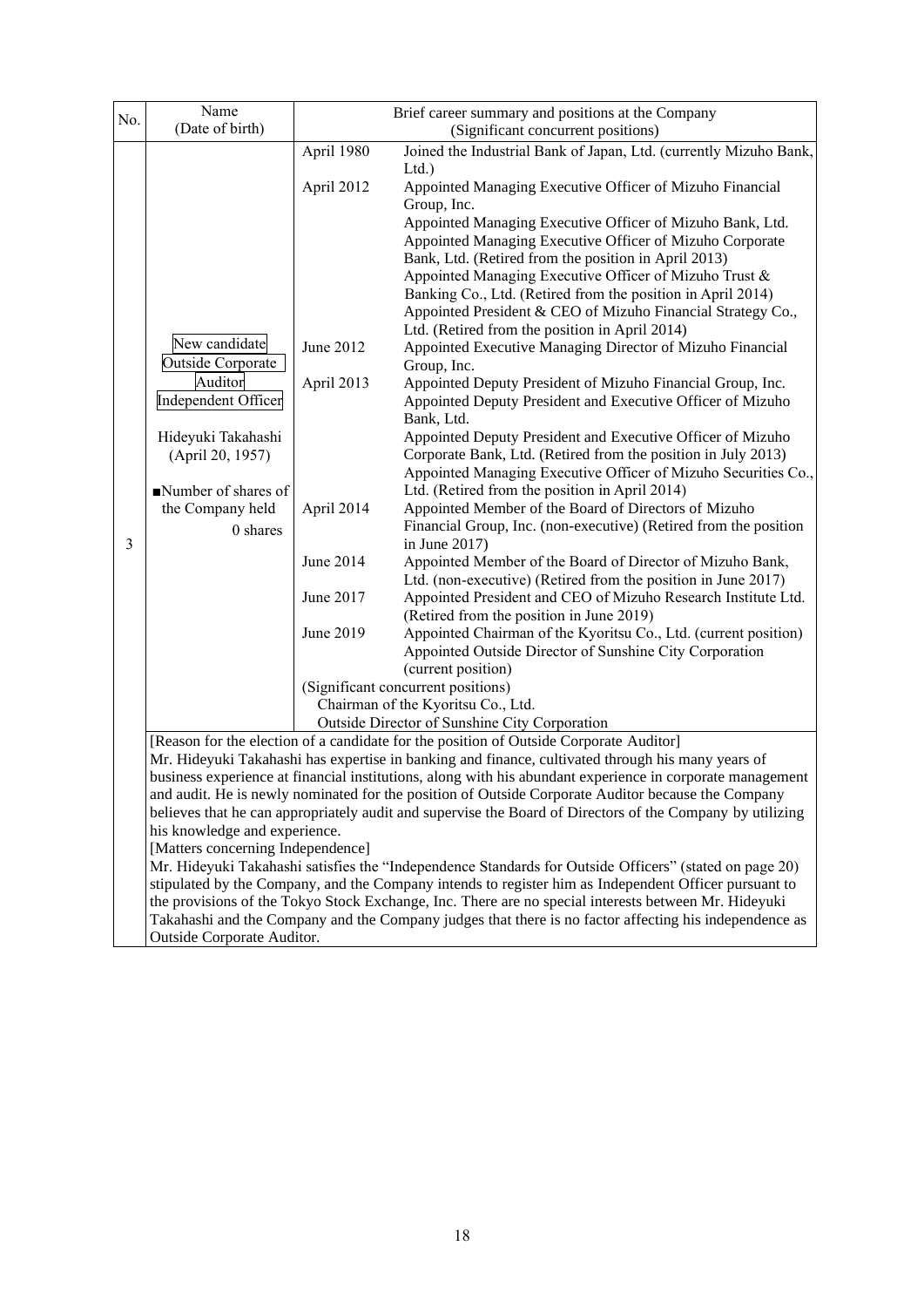#### Notes: 1. There are no special interests between any of the candidate and the Company.

- 2. Messrs. Yasuo Naide and Hideyuki Takahashi are candidates for the positions of Outside Corporate Auditors.
- 3. Mr. Yasuo Naide is currently an Outside Corporate Auditor of the Company. At the conclusion of this General Shareholders Meeting he will have served for eight years.
- 4. Messrs. Akihiko Ogasawara and Yasuo Naide has entered into an agreement with the Company limiting their liability for damages in accordance with Article 423, Paragraph 1 of the Companies Act. The maximum amount of liability under the agreement follows the provisions of laws and regulations. The Company plans to continue the above agreement with Messrs. Akihiko Ogasawara and Yasuo Naide if they are reelected. The Company plans to conclude a similar agreement as the above with Mr. Hideyuki Takahashi if he is elected and the maximum amount of liability under the agreement follows the provisions of laws and regulations.